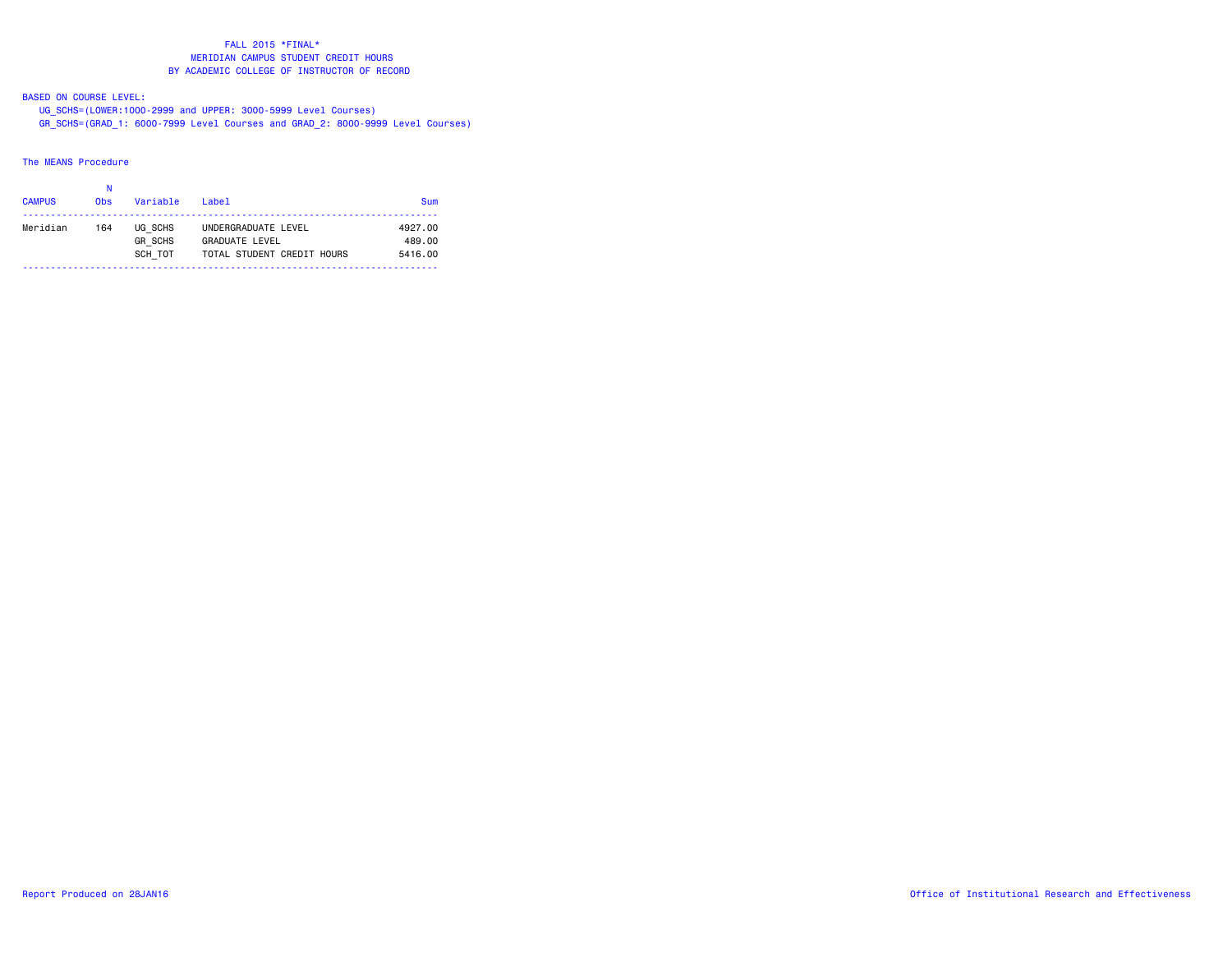### BASED ON COURSE LEVEL:

UG\_SCHS=(LOWER:1000-2999 and UPPER: 3000-5999 Level Courses)

GR\_SCHS=(GRAD\_1: 6000-7999 Level Courses and GRAD\_2: 8000-9999 Level Courses)

# The MEANS Procedure

| <b>ACADEMIC COLLEGE</b> | <b>Obs</b> | Variable                      | Label                                                                      | <b>Sum</b>                   |
|-------------------------|------------|-------------------------------|----------------------------------------------------------------------------|------------------------------|
| Arts & Sciences         | 78         | UG SCHS<br>GR SCHS<br>SCH TOT | UNDERGRADUATE LEVEL<br><b>GRADUATE LEVEL</b><br>TOTAL STUDENT CREDIT HOURS | 2621,00<br>84.00<br>2705.00  |
| <b>Business</b>         | 20         | UG SCHS<br>GR_SCHS<br>SCH TOT | UNDERGRADUATE LEVEL<br><b>GRADUATE LEVEL</b><br>TOTAL STUDENT CREDIT HOURS | 1105.00<br>0.00<br>1105.00   |
| Education               | 66         | UG SCHS<br>GR SCHS<br>SCH TOT | UNDERGRADUATE LEVEL<br><b>GRADUATE LEVEL</b><br>TOTAL STUDENT CREDIT HOURS | 1201.00<br>405,00<br>1606.00 |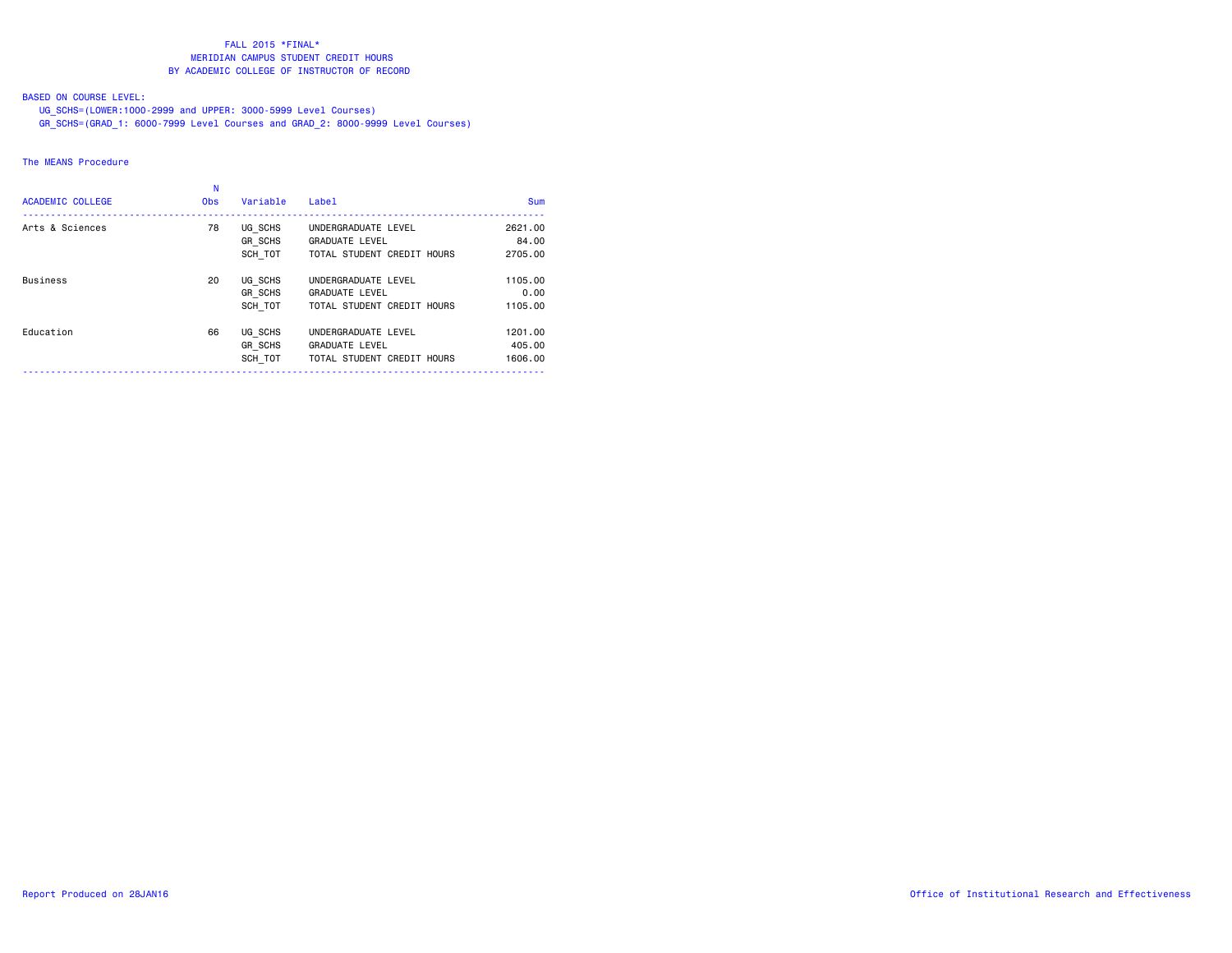### BASED ON COURSE LEVEL:

 UG\_SCHS=(LOWER:1000-2999 and UPPER: 3000-5999 Level Courses \*\*Excludes CVM 5000-5999 Level Courses\*\*) GR\_SCHS=(GRAD\_1: 6000-7999 Level Courses and GRAD\_2: 8000-9999 Level Courses)

| <b>ACADEMIC DEPARTMENT</b>                 | <b>UNDERGRADUATE</b><br><b>LEVEL</b> | <b>GRADUATE</b><br>LEVEL | <b>TOTAL</b> |
|--------------------------------------------|--------------------------------------|--------------------------|--------------|
|                                            |                                      |                          |              |
| Anthropology & Middle Eastern Cultures     | 42.00                                | 0.00                     | 42.00        |
| Biological Sciences                        | 219,00                               | 0.00                     | 219,00       |
| Classical & Modern Languages & Literatures | 42.00                                | 0.00                     | 42.00        |
| Communication                              | 90.00                                | 6.00                     | 96.00        |
| English                                    | 300,00                               | 21.00                    | 321,00       |
| Geosciences                                | 203,00                               | 0.00                     | 203,00       |
| History                                    | 342.00                               | 30.00                    | 372.00       |
| Mathematics & Statistics                   | 129,00                               | 0.00                     | 129,00       |
| Philosophy & Religion                      | 48.00                                | 0.00                     | 48.00        |
| Psychology                                 | 384,00                               | 24.00                    | 408,00       |
| Sociology                                  | 822,00                               | 3.00                     | 825,00       |
|                                            |                                      | ===========              |              |
|                                            | 2621.00                              | 84.00                    | 2705.00      |
|                                            | ==============                       | ==============           | ==========   |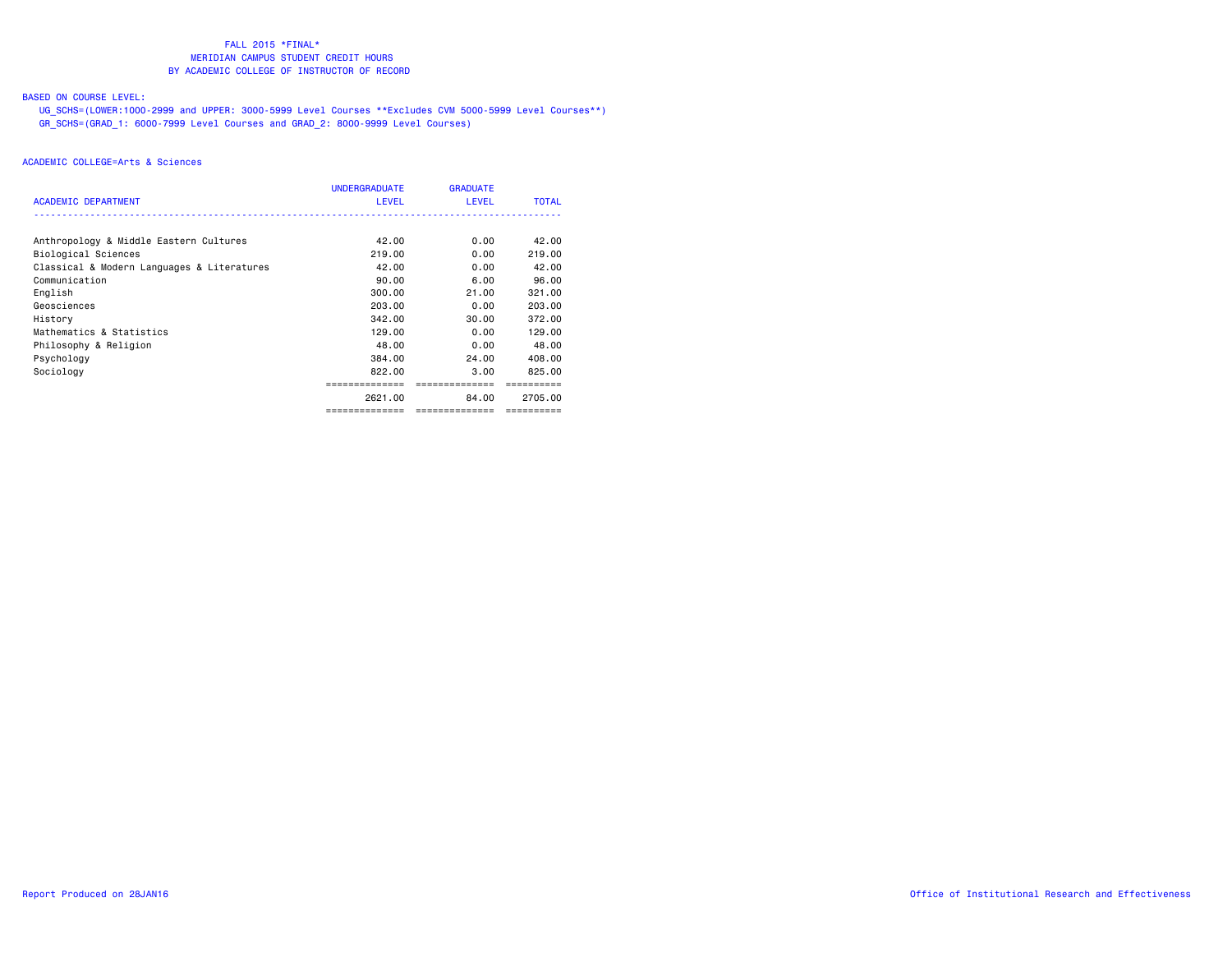### BASED ON COURSE LEVEL:

 UG\_SCHS=(LOWER:1000-2999 and UPPER: 3000-5999 Level Courses \*\*Excludes CVM 5000-5999 Level Courses\*\*) GR\_SCHS=(GRAD\_1: 6000-7999 Level Courses and GRAD\_2: 8000-9999 Level Courses)

| ACADEMIC DEPARTMENT                             | <b>UNDERGRADUATE</b><br>LEVEL | <b>GRADUATE</b><br>LEVEL | <b>TOTAL</b> |
|-------------------------------------------------|-------------------------------|--------------------------|--------------|
| Finance & Economics                             | 90.00                         | 0.00                     | 90.00        |
| Management & Information Systems                | 580.00                        | 0.00                     | 580.00       |
| Marketing, Quantitative Analysis & Business Law | 228.00                        | 0.00                     | 228.00       |
| School of Accountancy                           | 207.00                        | 0.00                     | 207.00       |
|                                                 |                               |                          |              |
|                                                 | 1105.00                       | 0.00                     | 1105.00      |
|                                                 |                               |                          |              |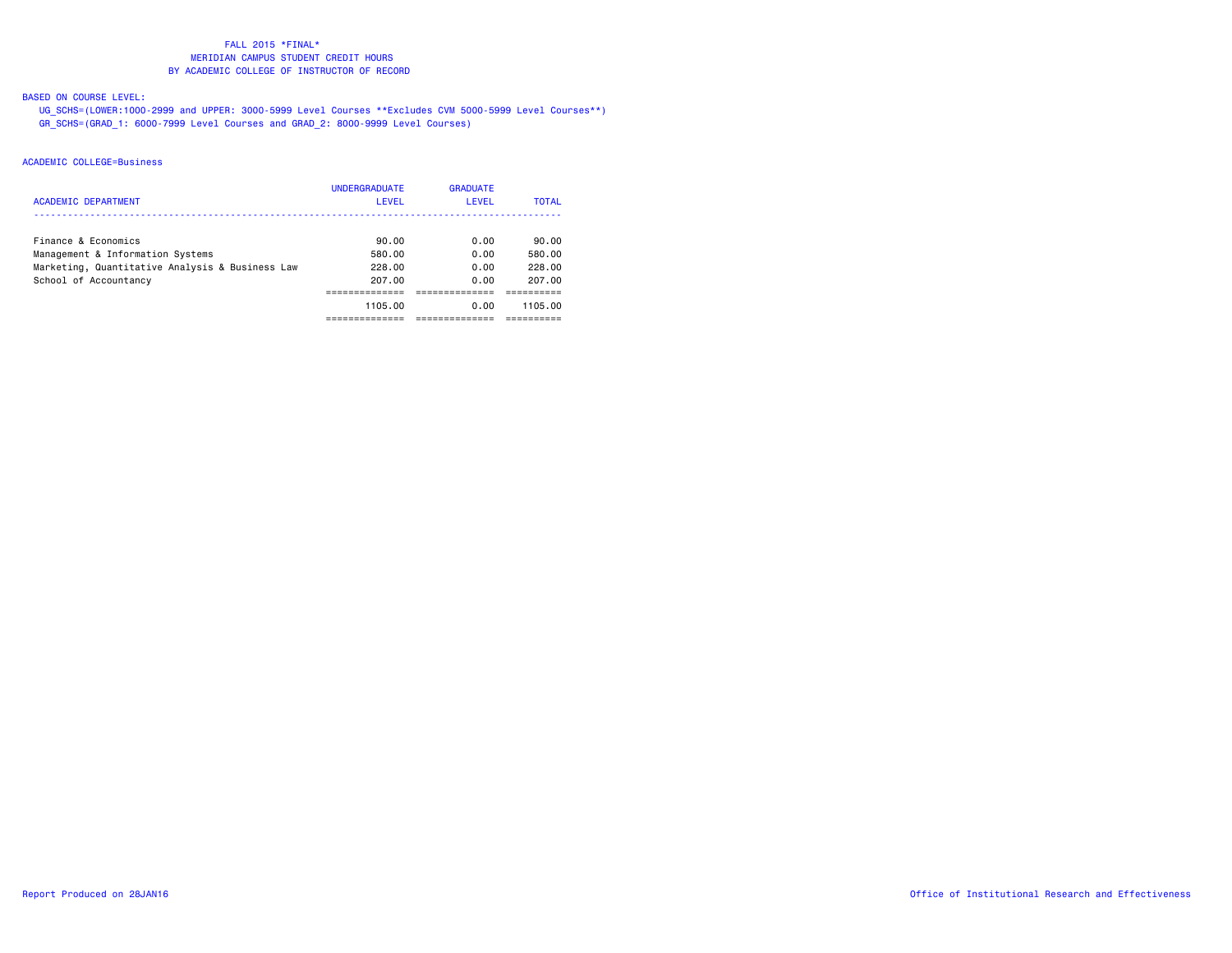### BASED ON COURSE LEVEL:

 UG\_SCHS=(LOWER:1000-2999 and UPPER: 3000-5999 Level Courses \*\*Excludes CVM 5000-5999 Level Courses\*\*) GR\_SCHS=(GRAD\_1: 6000-7999 Level Courses and GRAD\_2: 8000-9999 Level Courses)

| <b>ACADEMIC DEPARTMENT</b>                  | <b>UNDERGRADUATE</b><br>LEVEL | <b>GRADUATE</b><br>LEVEL | <b>TOTAL</b> |
|---------------------------------------------|-------------------------------|--------------------------|--------------|
| Counseling & Educational Psychology         | 78.00                         | 243.00                   | 321.00       |
| Curriculum, Instruction & Special Education | 678.50                        | 69.00                    | 747.50       |
| Dean of Education                           | 10.50                         | 0.00                     | 10.50        |
| Kinesiology                                 | 323.00                        | 0.00                     | 323.00       |
| Leadership and Foundations                  | 111.00                        | 93.00                    | 204.00       |
|                                             |                               |                          |              |
|                                             | 1201.00                       | 405.00                   | 1606.00      |
|                                             |                               |                          |              |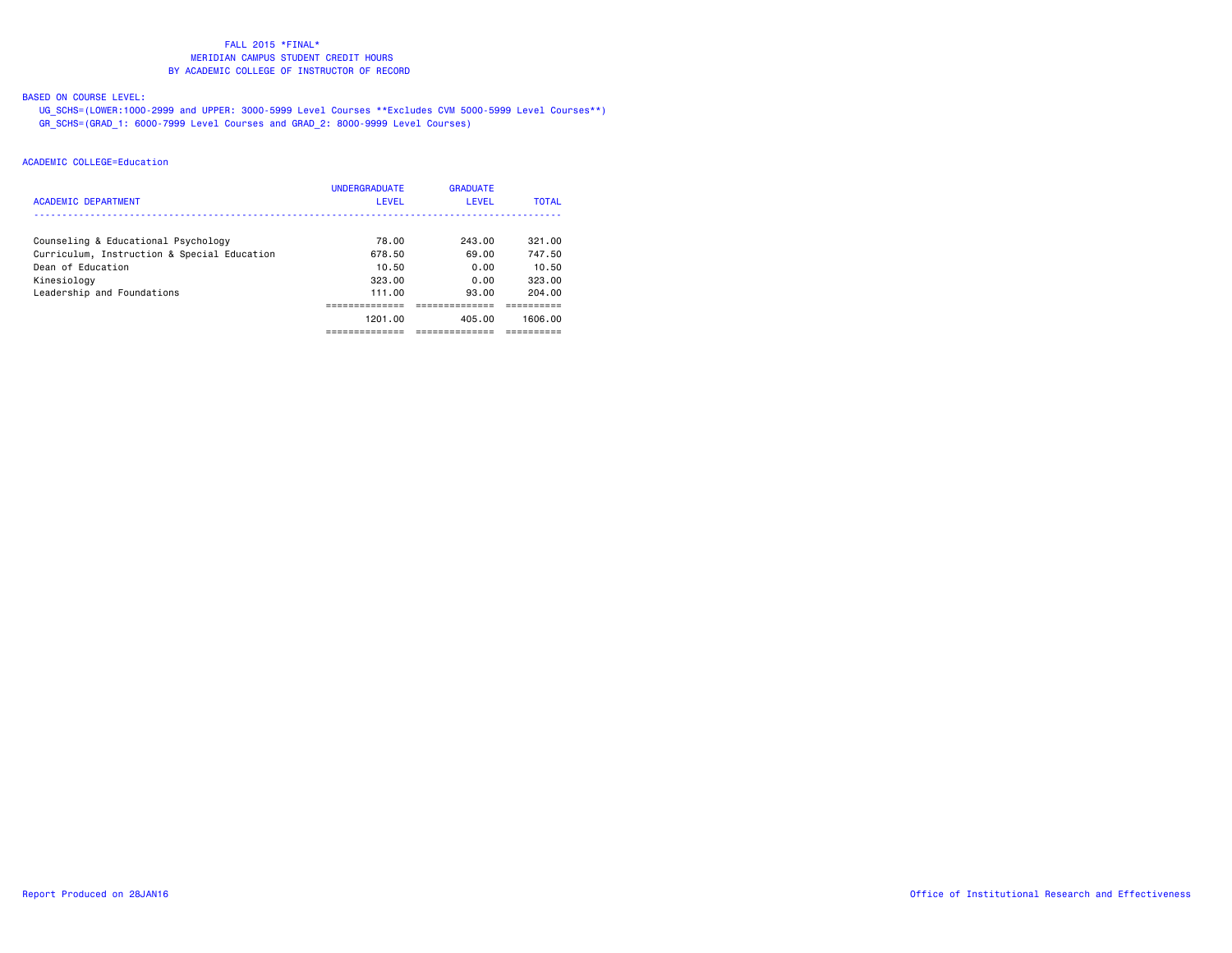| <b>ACADEMIC DEPARTMENT</b>             | Instructor Name | Rank     | <b>Tenure</b><br><b>Status</b> | Course<br>Cip# | <b>CRN</b> | Course # Sec Type Title  |                | Crs |                                        | Inst<br>Per  | UG<br><b>SCHS</b>                   | <b>GR</b><br><b>SCHS</b> | <b>Total</b><br><b>SCHS</b> |
|----------------------------------------|-----------------|----------|--------------------------------|----------------|------------|--------------------------|----------------|-----|----------------------------------------|--------------|-------------------------------------|--------------------------|-----------------------------|
| Anthropology & Middle Eastern Cultures | Turner. James   | Lecturer | Non-Ten Track                  | 450201         | 33845      | 33686 AN 2203<br>SO 2203 | 201 C<br>201 C |     | Racial Minorities<br>Racial Minorities | 1.00<br>1.00 | 36.00<br>6.00<br>---------<br>42.00 | 0.00<br>0.00<br>0.00     | 36.00<br>6.00<br>.<br>42.00 |
|                                        |                 |          |                                |                |            |                          |                |     |                                        |              | ========                            | ========                 | ==========                  |
| Anthropology & Middle Eastern Cultures |                 |          |                                |                |            |                          |                |     |                                        |              | 42.00                               | 0.00                     | 42.00                       |
|                                        |                 |          |                                |                |            |                          |                |     |                                        |              | =======                             |                          | ==========                  |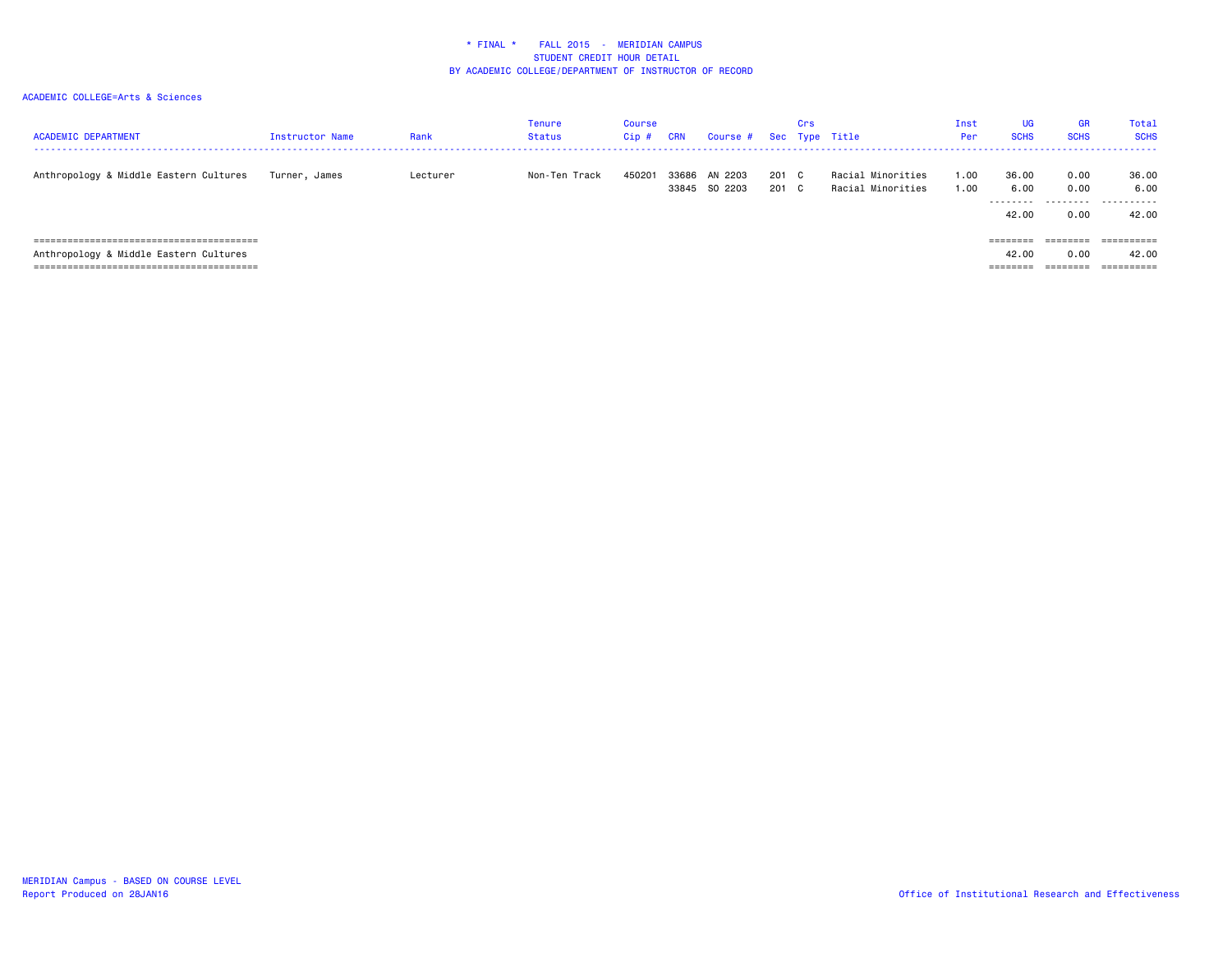| <b>ACADEMIC DEPARTMENT</b> | Instructor Name | Rank       | <b>Tenure</b><br><b>Status</b> | Course<br>$Cip$ #                    | <b>CRN</b>                                | Course #                                                                                                   | Sec                                                                | Crs | Type Title                                                                                                                                                             | Inst<br>Per                                          | <b>UG</b><br><b>SCHS</b>                                                      | <b>GR</b><br><b>SCHS</b>                                                          | Total<br><b>SCHS</b><br>.                                                               |
|----------------------------|-----------------|------------|--------------------------------|--------------------------------------|-------------------------------------------|------------------------------------------------------------------------------------------------------------|--------------------------------------------------------------------|-----|------------------------------------------------------------------------------------------------------------------------------------------------------------------------|------------------------------------------------------|-------------------------------------------------------------------------------|-----------------------------------------------------------------------------------|-----------------------------------------------------------------------------------------|
| Biological Sciences        | Fogarty, Jarrod | Instructor | Non-Ten Track                  | 240102<br>260704<br>269999<br>270501 | 34480<br>34459<br>34477<br>33811<br>33851 | IDS 4111<br>BIO 3223<br>BIO 4990<br>36140 BIO 4990<br>MA 2113<br>33812 MA 2113<br>ST 2113<br>33852 ST 2113 | 201 C<br>201<br>201 C<br>202 C<br>201 C<br>202 C<br>201 C<br>202 C | B   | Professional Seminar<br>Biology of Fishes<br>Special Topic in BIO 1.00<br>Special Topic in BIO<br>Intro to Stats<br>Intro to Stats<br>Intro to Stats<br>Intro to Stats | 1.00<br>1.00<br>1.00<br>1.00<br>1.00<br>1.00<br>1.00 | 18.00<br>51.00<br>42.00<br>6.00<br>24.00<br>21.00<br>36.00<br>21.00<br>219,00 | 0.00<br>0.00<br>0.00<br>0.00<br>0.00<br>0.00<br>0.00<br>0.00<br>---------<br>0.00 | 18.00<br>51.00<br>42.00<br>6.00<br>24.00<br>21.00<br>36.00<br>21.00<br>------<br>219.00 |
| Biological Sciences        |                 |            |                                |                                      |                                           |                                                                                                            |                                                                    |     |                                                                                                                                                                        |                                                      | ========<br>219,00<br>========                                                | ========<br>0.00<br>$=$ = = = = = = =                                             | ==========<br>219,00<br>==========                                                      |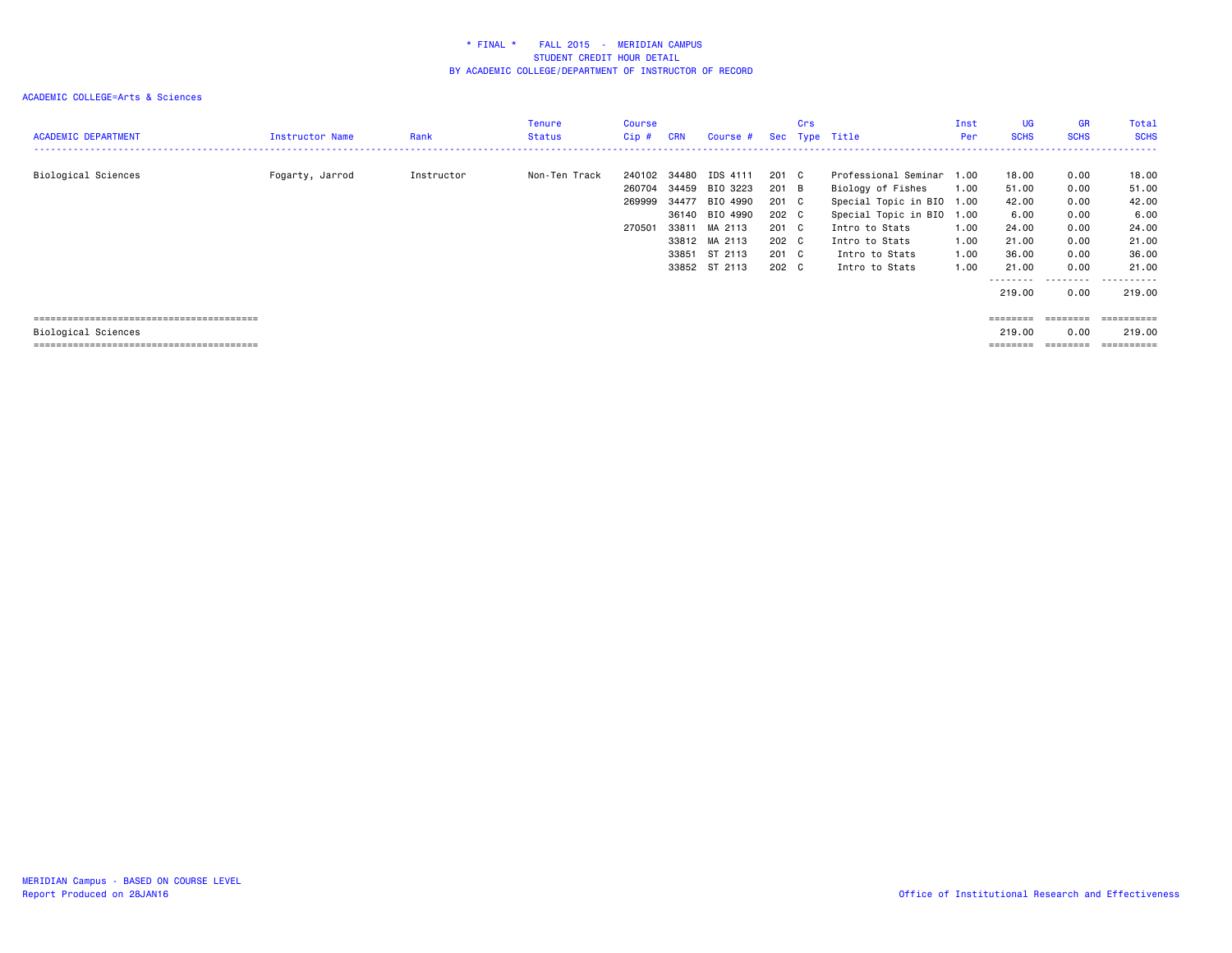### ACADEMIC COLLEGE=Arts & Sciences

| <b>ACADEMIC DEPARTMENT</b>                              | <b>Instructor Name</b> | Rank     | <b>Tenure</b><br><b>Status</b> | Course<br>$Cip$ # | <b>CRN</b> | Course #                                           |                         | Crs | Sec Type Title                                       | Inst<br>Per  | UG<br><b>SCHS</b>              | <b>GR</b><br><b>SCHS</b>         | Total<br><b>SCHS</b>                            |
|---------------------------------------------------------|------------------------|----------|--------------------------------|-------------------|------------|----------------------------------------------------|-------------------------|-----|------------------------------------------------------|--------------|--------------------------------|----------------------------------|-------------------------------------------------|
| Classical & Modern Languages & Literatur Calderon, Beth |                        | Lecturer | Non-Ten Track                  | 160905<br>169999  |            | 36053 FLS 1113<br>36057 FLS 1123<br>34481 FLS 2990 | 201 C<br>201 C<br>201 C |     | Spanish I<br>Spanish II<br>Special Topic In FLS 1.00 | 1.00<br>1.00 | 3,00<br>6.00<br>33,00<br>42.00 | 0.00<br>0.00<br>0.00<br><br>0.00 | 3.00<br>6.00<br>33.00<br>- - - - - - -<br>42.00 |
|                                                         |                        |          |                                |                   |            |                                                    |                         |     |                                                      |              | ========                       | ========                         | ==========                                      |
| Classical & Modern Languages & Literatur                |                        |          |                                |                   |            |                                                    |                         |     |                                                      |              | 42.00                          | 0.00                             | 42.00                                           |

======================================== ======== ======== ==========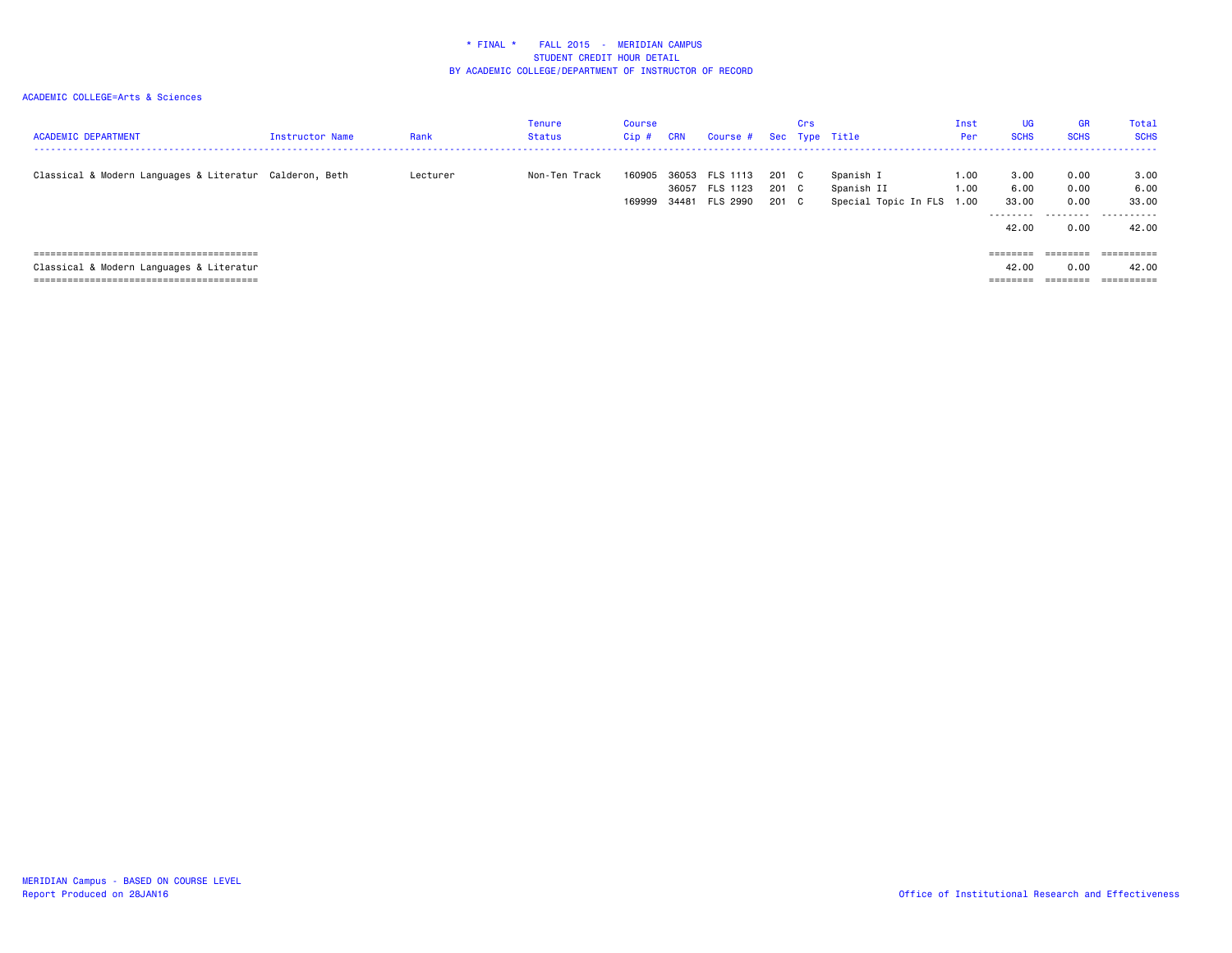| <b>ACADEMIC DEPARTMENT</b> | Instructor Name    | Rank        | <b>Tenure</b><br><b>Status</b> | Course<br>$Cip$ # | <b>CRN</b>     | Course #             |                | Crs | Sec Type Title                                         | Inst<br>Per  | <b>UG</b><br><b>SCHS</b> | <b>GR</b><br><b>SCHS</b> | Total<br><b>SCHS</b>    |
|----------------------------|--------------------|-------------|--------------------------------|-------------------|----------------|----------------------|----------------|-----|--------------------------------------------------------|--------------|--------------------------|--------------------------|-------------------------|
| Communication              | Denton, Raymond    | Lecturer    | Non-Ten Track                  | 090101            | 36379<br>36629 | CO 7000<br>CO 7000   | 202 I<br>203 I |     | Directed Indiv Study 1.00<br>Directed Indiv Study 1.00 |              | 0.00<br>0.00             | 3.00<br>3.00             | 3.00<br>3.00            |
|                            |                    |             |                                | 090102<br>090401  | 35699<br>35698 | CO 4313<br>CO 3423   | 201 C<br>201 C |     | Mass Media Law<br>Feature Writing                      | 1.00<br>1.00 | 15.00<br>24.00           | 0.00<br>0.00             | 15.00<br>24.00          |
|                            |                    |             |                                |                   |                |                      |                |     |                                                        |              | ---------<br>39.00       | ---------<br>6.00        | .<br>----<br>45.00      |
|                            | Ferguson, Lucy     | Lecturer    | Non-Ten Track                  | 090101            | 33695          | CO 1223              | 201 C          |     | Intro Comm Theory                                      | 1.00         | 27.00<br>---------       | 0.00<br>---------        | 27.00<br>------<br>---- |
|                            |                    |             |                                |                   |                |                      |                |     |                                                        |              | 27.00                    | 0.00                     | 27.00                   |
|                            | Misun, Christopher | Non-Faculty | Not Applicable                 |                   |                | 090701 33698 CO 2333 | 201 C          |     | Tv Production                                          | 1.00         | 24.00                    | 0.00<br>$\cdots$         | 24.00<br>$ -$<br>.      |
|                            |                    |             |                                |                   |                |                      |                |     |                                                        |              | 24.00                    | 0.00                     | 24.00                   |
| Communication              |                    |             |                                |                   |                |                      |                |     |                                                        |              | ========<br>90.00        | ========<br>6.00         | 96.00<br>------         |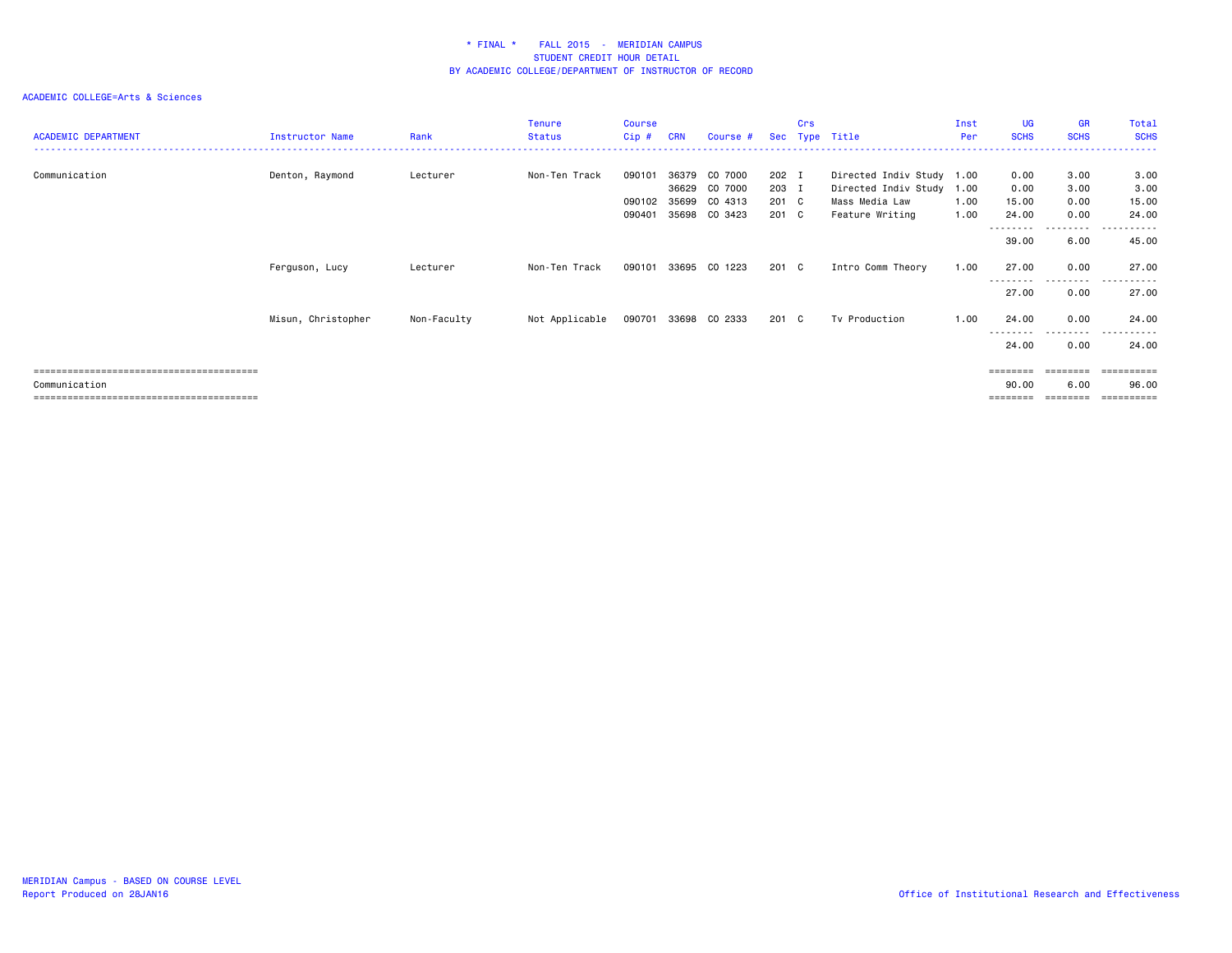| <b>ACADEMIC DEPARTMENT</b> | <b>Instructor Name</b>           | Rank                        | <b>Tenure</b><br><b>Status</b> | Course<br>Cip# | CRN   | Course #             | <b>Sec</b>    | Crs | Type Title                | Inst<br>Per | <b>UG</b><br><b>SCHS</b>     | <b>GR</b><br><b>SCHS</b>                                                                                                          | Total<br><b>SCHS</b><br>------ |
|----------------------------|----------------------------------|-----------------------------|--------------------------------|----------------|-------|----------------------|---------------|-----|---------------------------|-------------|------------------------------|-----------------------------------------------------------------------------------------------------------------------------------|--------------------------------|
| English                    | Brown, Angela                    | Lecturer                    | Non-Ten Track                  | 231401         | 35163 | EN 2203              | 201 C         |     | Intro To Literature       | 1.00        | 111.00<br>--------- <b>-</b> | 0.00<br>.                                                                                                                         | 111.00<br>.                    |
|                            |                                  |                             |                                |                |       |                      |               |     |                           |             | 111.00                       | 0.00                                                                                                                              | 111.00                         |
|                            | Harmon Threatt, Elizabe Lecturer |                             | Non-Ten Track                  |                |       | 231302 35335 EN 3303 | $201 \quad C$ |     | Creative Writing          | 1.00        | 60.00                        | 0.00                                                                                                                              | 60.00                          |
|                            |                                  |                             |                                |                |       |                      |               |     |                           |             | 60.00                        | $- - - -$<br>0.00                                                                                                                 | 60.00                          |
|                            | Kelley, James                    | Associate Professor Tenured |                                | 050201         |       | 33776 EN 4343        | 201 C         |     | African American Lit 1.00 |             | 36.00                        | 0.00                                                                                                                              | 36.00                          |
|                            |                                  |                             |                                | 230701         | 33779 | EN 6343              | 201 C         |     | African American Lit 1.00 |             | 0.00                         | 12.00                                                                                                                             | 12.00                          |
|                            |                                  |                             |                                | 231301         |       | 33774 EN 3414        | 201 B         |     | Crit Writ/Resrch Lit 1.00 |             | 24.00<br><u>.</u>            | 0.00<br><u>.</u>                                                                                                                  | 24.00<br>.                     |
|                            |                                  |                             |                                |                |       |                      |               |     |                           |             | 60.00                        | 12.00                                                                                                                             | 72.00                          |
|                            | Slimp, Cynthia                   | Lecturer                    | Non-Ten Track                  | 230101         | 35164 | EN 3423              | 201 C         |     | Desc Eng Grammar          | 1.00        | 33.00                        | 0.00                                                                                                                              | 33.00                          |
|                            |                                  |                             |                                | 231401         | 34457 | EN 4333              | 201 C         |     | Southern Literature       | 1.00        | 27.00                        | 0.00                                                                                                                              | 27.00                          |
|                            |                                  |                             |                                |                |       |                      |               |     |                           |             | ---------<br>60.00           | . <b>.</b><br>0.00                                                                                                                | .<br>60.00                     |
|                            | Slimp, Stephen                   | Lecturer                    | Non-Ten Track                  | 230801         | 35298 | EN 6503              | 201 C         |     | Shakespeare               | 1.00        | 0.00                         | 9.00                                                                                                                              | 9.00                           |
|                            |                                  |                             |                                | 231404 35297   |       | EN 4503              | 201 C         |     | Shakespeare               | 1.00        | 9.00                         | 0.00                                                                                                                              | 9.00                           |
|                            |                                  |                             |                                |                |       |                      |               |     |                           |             | --------<br>9.00             | $\frac{1}{2} \left( \frac{1}{2} \right) \left( \frac{1}{2} \right) \left( \frac{1}{2} \right) \left( \frac{1}{2} \right)$<br>9.00 | .<br>18,00                     |
|                            |                                  |                             |                                |                |       |                      |               |     |                           |             | ========                     | ========                                                                                                                          | ==========                     |
| English                    |                                  |                             |                                |                |       |                      |               |     |                           |             | 300,00                       | 21.00                                                                                                                             | 321.00                         |
|                            |                                  |                             |                                |                |       |                      |               |     |                           |             |                              |                                                                                                                                   | ==========                     |
|                            |                                  |                             |                                |                |       |                      |               |     |                           |             |                              |                                                                                                                                   |                                |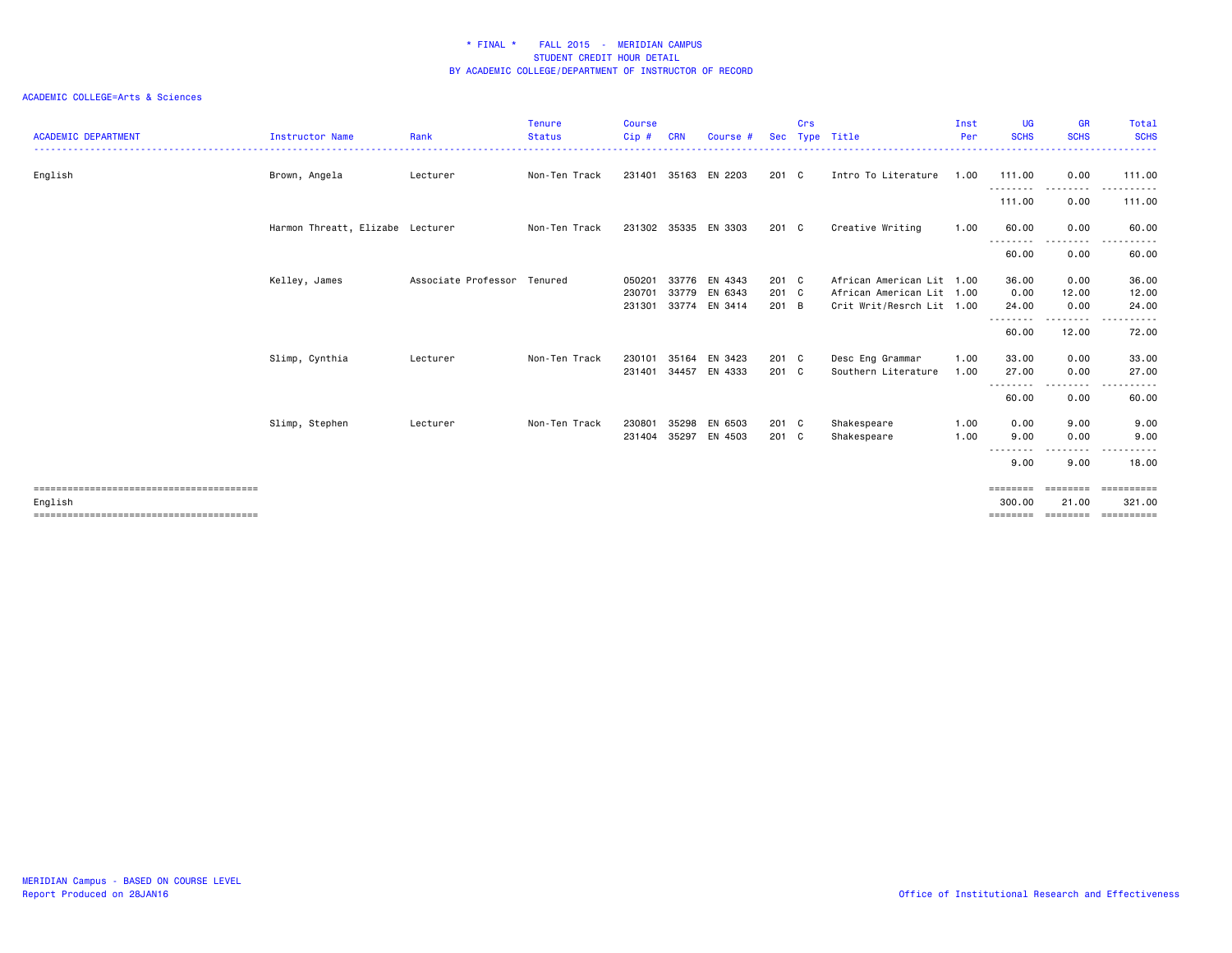| <b>ACADEMIC DEPARTMENT</b> | <b>Instructor Name</b> | Rank     | <b>Tenure</b><br><b>Status</b> | Course<br>Cip #  | <b>CRN</b> | Course #                  |                        | Crs | Sec Type Title                            | Inst<br>Per  | <b>UG</b><br><b>SCHS</b>                                                          | <b>GR</b><br><b>SCHS</b> | Total<br><b>SCHS</b>            |
|----------------------------|------------------------|----------|--------------------------------|------------------|------------|---------------------------|------------------------|-----|-------------------------------------------|--------------|-----------------------------------------------------------------------------------|--------------------------|---------------------------------|
| Geosciences                | Elliott, Jack          | Lecturer | Non-Ten Track                  | 380201<br>450701 | 35299      | REL 3223<br>34487 GR 4990 | 201 C<br>201 C         |     | World Religions II<br>Special Topic In GR | 1.00<br>1.00 | 30.00<br>30.00                                                                    | 0.00<br>0.00             | 30.00<br>30.00                  |
|                            |                        |          |                                |                  |            |                           |                        |     |                                           |              | ---------<br>60.00                                                                | .<br>0.00                | ------<br>$- - -$<br>60.00      |
|                            | Weeks, Brittany        | Lecturer | Non-Ten Track                  | 400601           | 33790      | GG 1111<br>33791 GG 1113  | $201 \quad L$<br>201 C |     | Earth Science I Lab<br>Survey Earth Sci I | 1.00<br>1.00 | 26.00<br>117.00<br>---------                                                      | 0.00<br>0.00<br>.        | 26.00<br>117.00<br>. <u>.</u> . |
|                            |                        |          |                                |                  |            |                           |                        |     |                                           |              | 143.00                                                                            | 0.00                     | 143,00                          |
|                            |                        |          |                                |                  |            |                           |                        |     |                                           |              | ========                                                                          | ========                 | -----------                     |
| Geosciences                |                        |          |                                |                  |            |                           |                        |     |                                           |              | 203.00<br>$\qquad \qquad \equiv \equiv \equiv \equiv \equiv \equiv \equiv \equiv$ | 0.00<br>---------        | 203,00<br>==========            |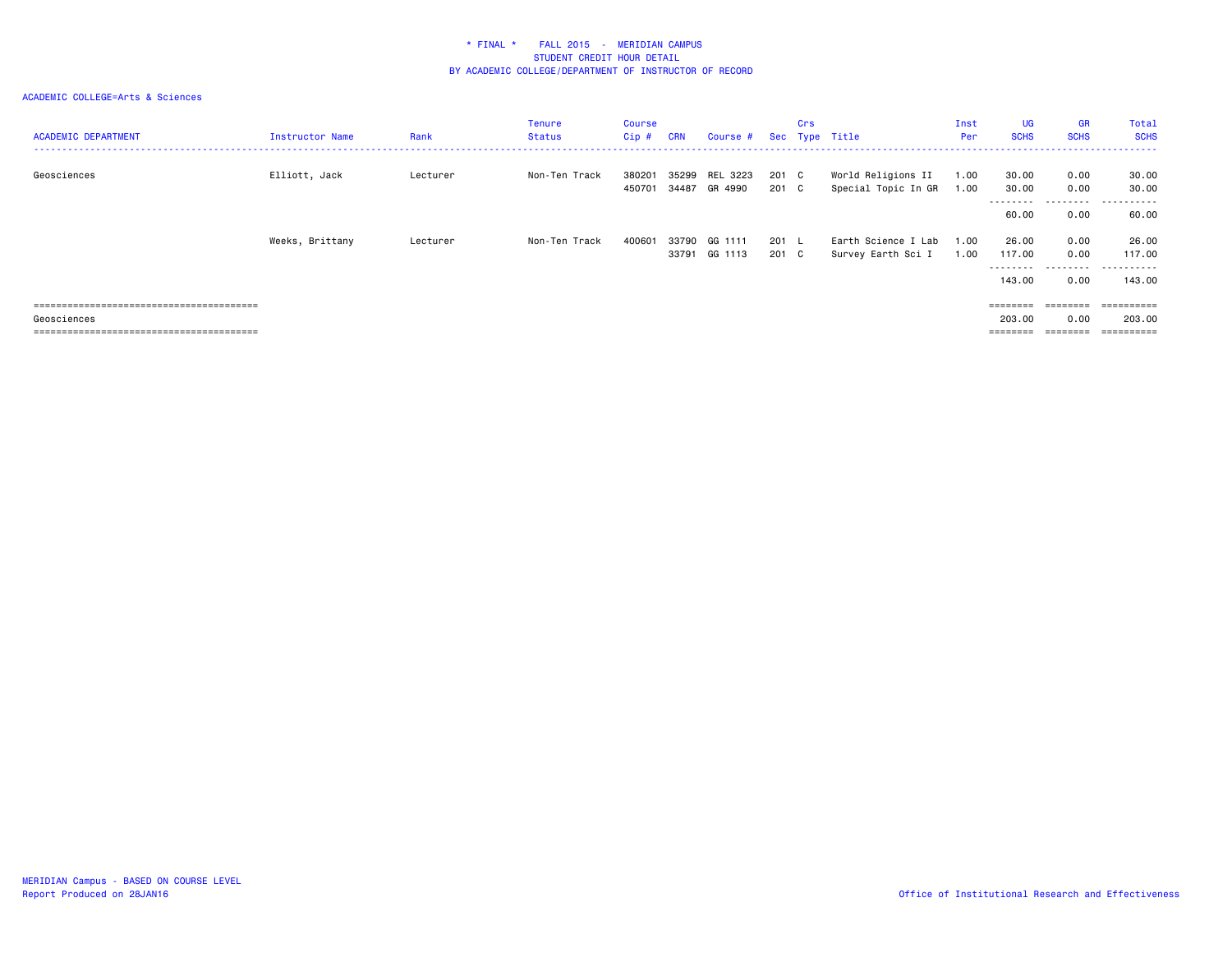|                            |                  |                             | <b>Tenure</b>  | <b>Course</b> |            |                      |            | Crs |                           | Inst | <b>UG</b>         | <b>GR</b>   | <b>Total</b> |
|----------------------------|------------------|-----------------------------|----------------|---------------|------------|----------------------|------------|-----|---------------------------|------|-------------------|-------------|--------------|
| <b>ACADEMIC DEPARTMENT</b> | Instructor Name  | Rank                        | <b>Status</b>  | Cip#          | <b>CRN</b> | Course #             | <b>Sec</b> |     | Type Title                | Per  | <b>SCHS</b>       | <b>SCHS</b> | <b>SCHS</b>  |
|                            |                  |                             |                |               |            |                      |            |     |                           |      |                   |             |              |
| History                    | Bates, Toby      | Associate Professor Tenured |                | 450801        |            | 34445 HI 6173        | 201 C      |     | U S Hist Since 1945       | 1.00 | 0.00              | 3.00        | 3.00         |
|                            |                  |                             |                |               |            | 34475 HI 3763        | 201 C      |     | Hitler And Nazi Ger       | 1.00 | 90.00             | 0.00        | 90.00        |
|                            |                  |                             |                |               | 34479      | HI 6203              | 201 C      |     | Diplomatic Hist Us        | 1.00 | 0.00              | 3.00        | 3.00         |
|                            |                  |                             |                |               |            | 36797 HI 4000        | 201 I      |     | Directed Indiv Study      | 1.00 | 3.00              | 0.00        | 3.00         |
|                            |                  |                             |                | 540102        | 34441      | HI 4173              | 201 C      |     | U S Hist Since 1945       | 1.00 | 51.00             | 0.00        | 51.00        |
|                            |                  |                             |                |               |            | 34478 HI 4203        | 201 C      |     | Diplomatic Hist Us        | 1.00 | 51.00<br>.        | 0.00<br>.   | 51.00        |
|                            |                  |                             |                |               |            |                      |            |     |                           |      | 195.00            | 6.00        | 201.00       |
|                            | Mitchell, Dennis | Professor                   | Tenured        | 540101        |            | 33795 HI 3333        | 201 C      |     | Mississippi History       | 1.00 | 48.00             | 0.00        | 48.00        |
|                            |                  |                             |                |               |            |                      |            |     |                           |      | 48.00             | 0.00        | 48.00        |
|                            | Mosley, Kasey    | Grad Teach Assist           | Not Applicable | 050201        | 33799      | HI 4363              | 201 C      |     | African American His 1.00 |      | 63.00             | 0.00        | 63.00        |
|                            |                  |                             |                | 450801        |            | 33804 HI 6363        | 201 C      |     | Afro-Am History & Cu 1.00 |      | 0.00              | 6.00        | 6.00         |
|                            |                  |                             |                |               |            |                      |            |     |                           |      | 63.00             | 6.00        | 69.00        |
|                            | Whitney, Justin  | Grad Teach Assist           | Not Applicable | 450801        | 33803      | HI 6313              | 201 C      |     | The New South             | 1.00 | 0.00              | 18.00       | 18.00        |
|                            |                  |                             |                |               |            | 540102 33798 HI 4313 | 201 C      |     | The New South             | 1.00 | 36.00             | 0.00        | 36.00        |
|                            |                  |                             |                |               |            |                      |            |     |                           |      | .<br>36.00        | .<br>18.00  | 54.00        |
|                            |                  |                             |                |               |            |                      |            |     |                           |      | ========          | ========    | -----------  |
| History                    |                  |                             |                |               |            |                      |            |     |                           |      | 342.00            | 30.00       | 372.00       |
|                            |                  |                             |                |               |            |                      |            |     |                           |      | $=$ = = = = = = = | ========    | -----------  |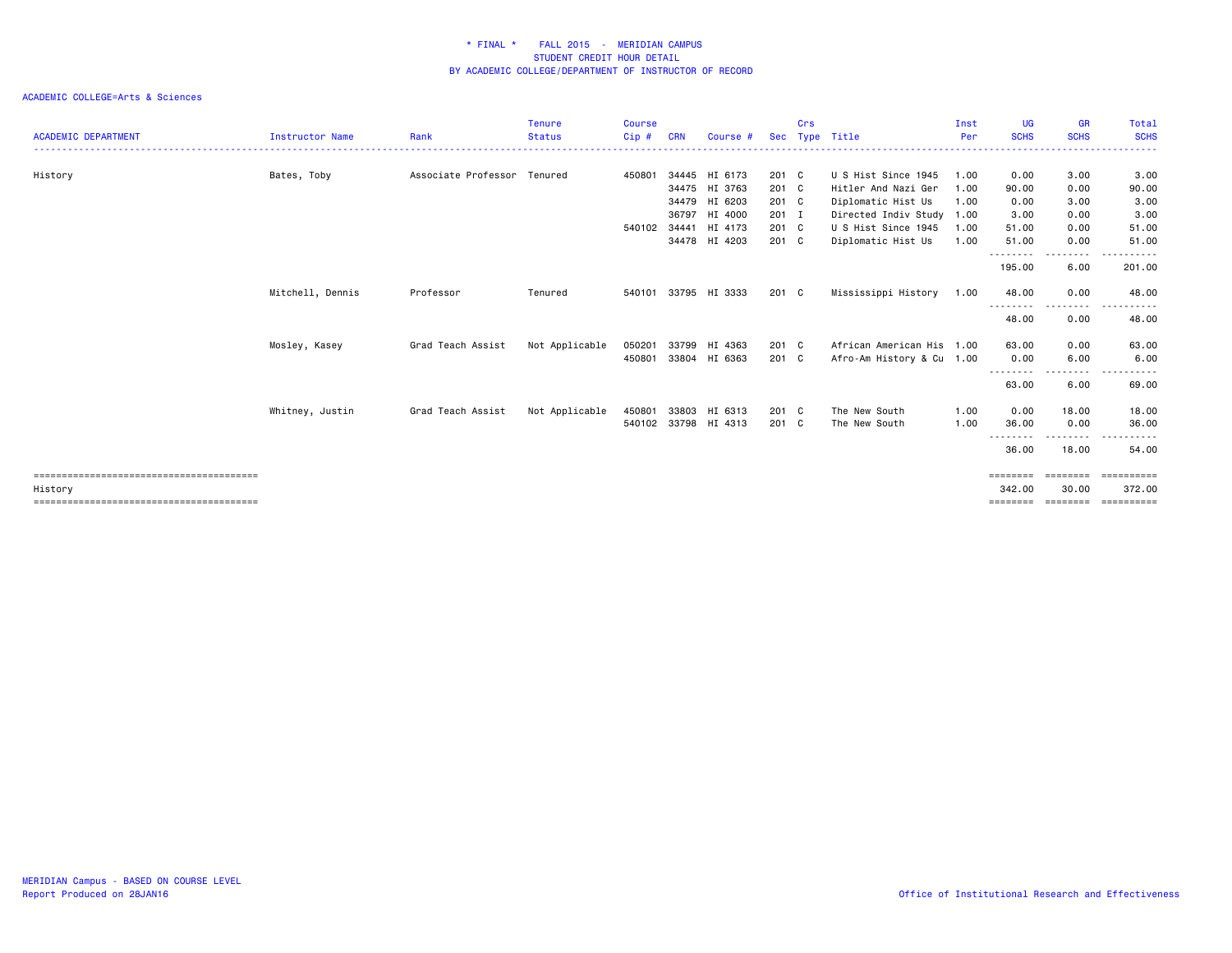| <b>ACADEMIC DEPARTMENT</b> | Instructor Name | Rank                          | Tenure<br>Status | Course<br>$Cip$ # | <b>CRN</b>     | Course #                              |                   | Crs           | Sec Type Title                                             | Inst<br>Per        | <b>UG</b><br><b>SCHS</b>               | <b>GR</b><br><b>SCHS</b>          | Total<br><b>SCHS</b>                   |
|----------------------------|-----------------|-------------------------------|------------------|-------------------|----------------|---------------------------------------|-------------------|---------------|------------------------------------------------------------|--------------------|----------------------------------------|-----------------------------------|----------------------------------------|
| Mathematics & Statistics   | Ge, Lin         | Assistant Professor Ten Track |                  | 270101<br>521302  | 34476<br>33691 | MA 1323<br>BQA 3113<br>33692 BQA 3123 | 201<br>201<br>201 | C.<br>C<br>C. | Trigonometry<br>Intro Bus Stat Meth<br>Bus Stat Methods II | 1.00<br>.00<br>.00 | 15.00<br>30.00<br>84.00<br>.<br>129,00 | 0.00<br>0.00<br>0.00<br>.<br>0.00 | 15.00<br>30.00<br>84.00<br>.<br>129.00 |
|                            |                 |                               |                  |                   |                |                                       |                   |               |                                                            |                    | ========                               | ========                          | ==========                             |
| Mathematics & Statistics   |                 |                               |                  |                   |                |                                       |                   |               |                                                            |                    | 129,00                                 | 0.00                              | 129.00                                 |
|                            |                 |                               |                  |                   |                |                                       |                   |               |                                                            |                    | ========                               | --------<br>--------              | $=$ = = = = = = = = =                  |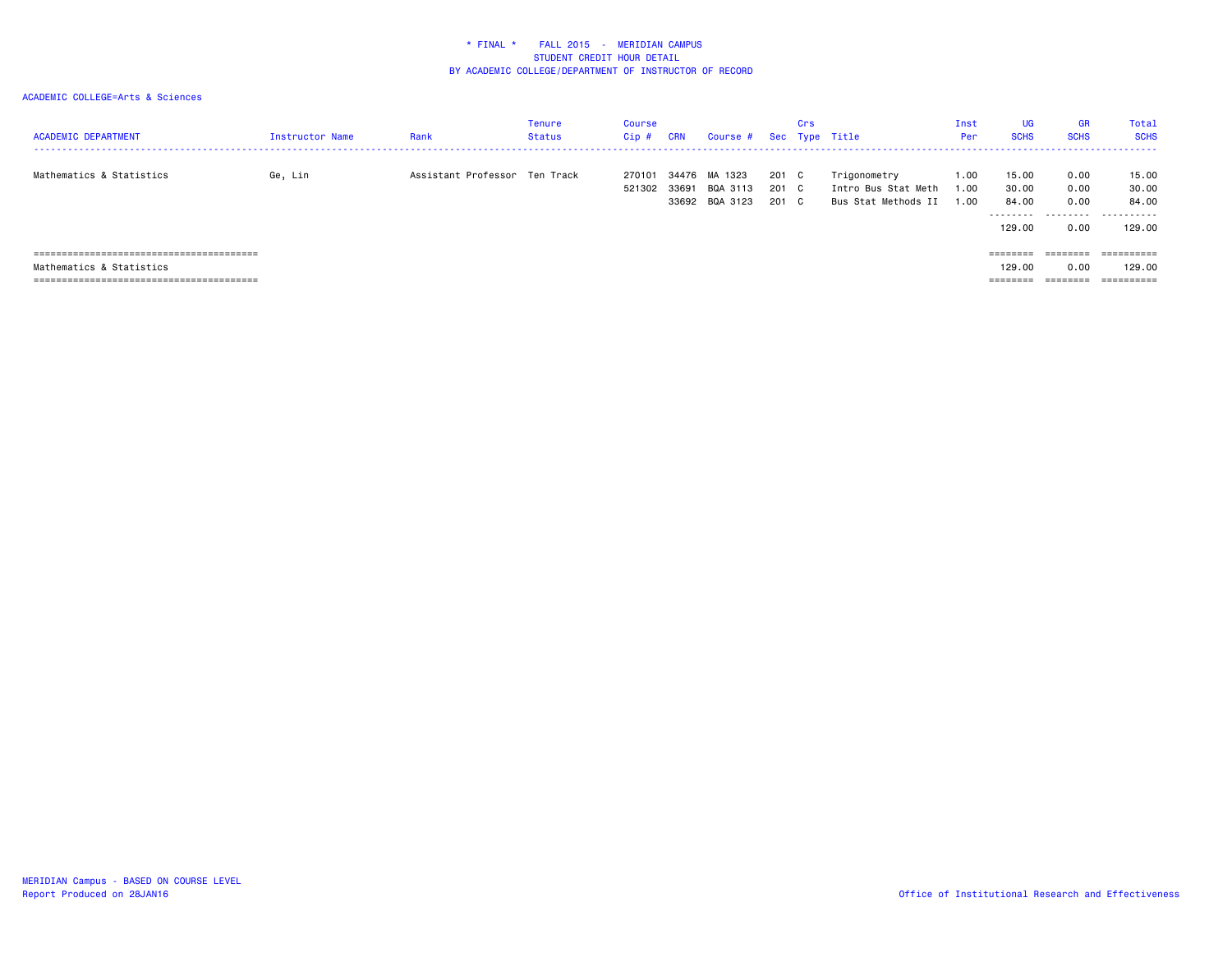| <b>ACADEMIC DEPARTMENT</b> | Instructor Name  | Rank       | Tenure<br>Status | Course<br>Cip#   | <b>CRN</b> | Course #                   |              | Crs | Sec Type Title                              | Inst<br>Per | <b>UG</b><br><b>SCHS</b>    | <b>GR</b><br><b>SCHS</b> | Total<br><b>SCHS</b>        |
|----------------------------|------------------|------------|------------------|------------------|------------|----------------------------|--------------|-----|---------------------------------------------|-------------|-----------------------------|--------------------------|-----------------------------|
| Philosophy & Religion      | Johnson, Gregory | Instructor | Non-Ten Track    | 380102<br>389999 | 34450      | PHI 1113<br>34474 PHI 4990 | 201 C<br>201 | C.  | Intro To Logic<br>Special Topic In PHI 1.00 | 1.00        | 39,00<br>9.00<br>.<br>48,00 | 0.00<br>0.00<br>0.00     | 39.00<br>9.00<br>.<br>48.00 |
|                            |                  |            |                  |                  |            |                            |              |     |                                             |             | ========                    | ========                 | ==========                  |
| Philosophy & Religion      |                  |            |                  |                  |            |                            |              |     |                                             |             | 48.00                       | 0.00                     | 48.00                       |
|                            |                  |            |                  |                  |            |                            |              |     |                                             |             | ---------<br>--------       | --------<br>--------     | ----------<br>----------    |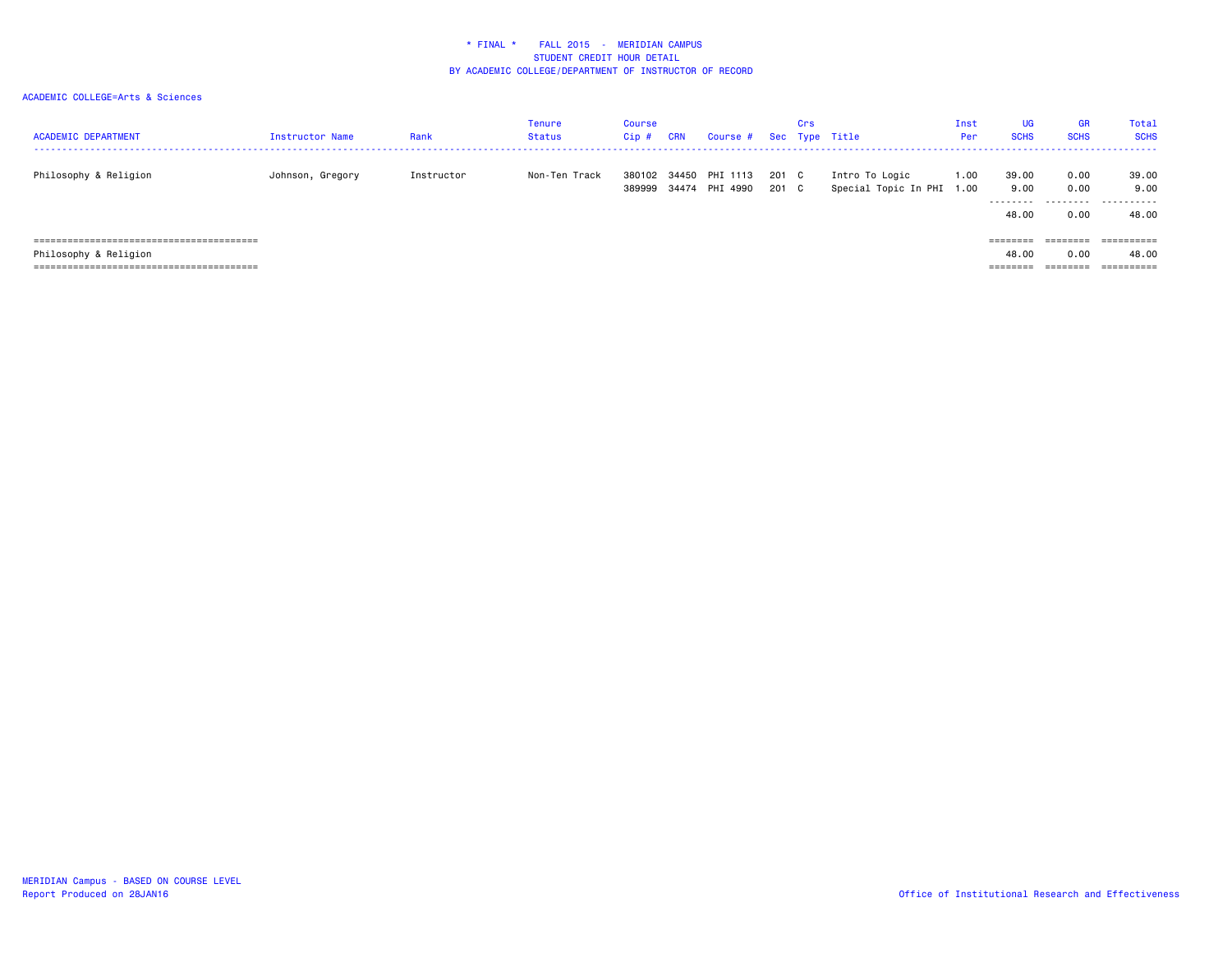| <b>ACADEMIC DEPARTMENT</b> | <b>Instructor Name</b> | Rank                          | <b>Tenure</b><br><b>Status</b> | <b>Course</b><br>Cip# | <b>CRN</b> | Course #       | <b>Sec</b> | Crs<br>Type | Title                     | Inst<br>Per | <b>UG</b><br><b>SCHS</b> | <b>GR</b><br><b>SCHS</b> | Total<br><b>SCHS</b>  |
|----------------------------|------------------------|-------------------------------|--------------------------------|-----------------------|------------|----------------|------------|-------------|---------------------------|-------------|--------------------------|--------------------------|-----------------------|
| Psychology                 | Cooper, Stephanie      | Lecturer                      | Non-Ten Track                  | 422703                | 33831      | PSY 3803       | 201 C      |             | Int Dev Psychology        | 1.00        | 48.00                    | 0.00                     | 48.00                 |
|                            |                        |                               |                                | 422707                | 35296      | PSY 3363       | 201 C      |             | Behav Modification        | 1.00        | 63.00<br>---------       | 0.00<br>---------        | 63.00<br>.            |
|                            |                        |                               |                                |                       |            |                |            |             |                           |             | 111.00                   | 0.00                     | 111.00                |
|                            | Hogan, Russell         | Lecturer                      | Non-Ten Track                  | 422701                | 33830      | PSY 3713       | 201 C      |             | Cognitive Psychology 1.00 |             | 54.00                    | 0.00                     | 54.00                 |
|                            |                        |                               |                                | 422706                |            | 33835 PSY 4423 | 201 C      |             | Sensation/Perception 1.00 |             | 39,00                    | 0.00                     | 39.00                 |
|                            |                        |                               |                                |                       |            |                |            |             |                           |             | --------<br>93.00        | .<br>0.00                | 93.00                 |
|                            | Shumate, James         | Lecturer                      | Non-Ten Track                  | 420101                | 33836      | PSY 4726       | 201 E      |             | Internship In Psy I       | 1.00        | 12.00                    | 0.00                     | 12.00                 |
|                            |                        |                               |                                |                       | 34489      | PSY 6983       | 201 C      |             | Psychology Of Aging       | 1.00        | 0.00                     | 18.00                    | 18.00                 |
|                            |                        |                               |                                | 422708                | 33826      | PSY 3104       | 201 B      |             | Introductory Psychol 1.00 |             | 36.00                    | 0.00                     | 36.00                 |
|                            |                        |                               |                                | 422809                | 34488      | PSY 4983       | 201 C      |             | Psychology Of Aging       | 1.00        | 42.00<br>--------        | 0.00                     | 42.00<br>.            |
|                            |                        |                               |                                |                       |            |                |            |             |                           |             | 90.00                    | ---------<br>18.00       | 108.00                |
|                            | Wilson, Rodney         | Assistant Professor Ten Track |                                | 422707                | 35375      | PSY 3623       | 201 C      |             | Social Psychology         | 1.00        | 36.00                    | 0.00                     | 36.00                 |
|                            |                        |                               |                                | 422810                | 34458      | PSY 3503       | 201 C      |             | Health Psychology         | 1.00        | 39.00                    | 0.00                     | 39.00                 |
|                            |                        |                               |                                | 429999                | 34472      | PSY 4990       | 201 C      |             | Special Topic In PSY 1.00 |             | 15.00                    | 0.00                     | 15.00                 |
|                            |                        |                               |                                |                       |            | 34473 PSY 6990 | 201 C      |             | Special Topic In PSY 1.00 |             | 0.00                     | 6.00                     | 6.00                  |
|                            |                        |                               |                                |                       |            |                |            |             |                           |             | --------<br>90.00        | 6.00                     | 96.00                 |
|                            |                        |                               |                                |                       |            |                |            |             |                           |             |                          |                          | $=$ = = = = = = = = = |
| Psychology                 |                        |                               |                                |                       |            |                |            |             |                           |             | 384.00                   | 24,00                    | 408,00                |
|                            |                        |                               |                                |                       |            |                |            |             |                           |             | ========                 | ========                 | ==========            |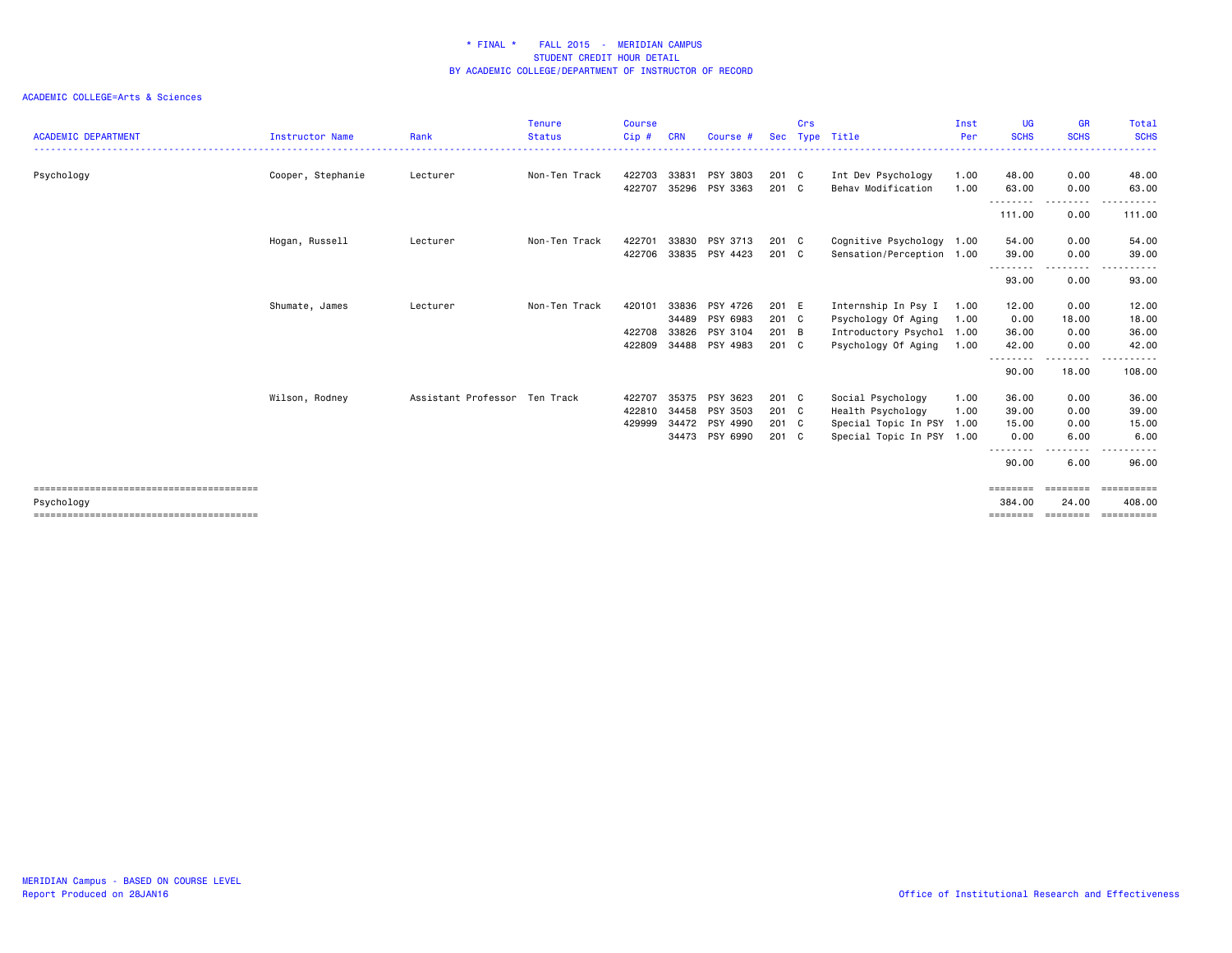|                            |                  |                                   | <b>Tenure</b> | <b>Course</b> |            |          |       | Crs |                           | Inst | UG          | <b>GR</b>             | Total                                   |
|----------------------------|------------------|-----------------------------------|---------------|---------------|------------|----------|-------|-----|---------------------------|------|-------------|-----------------------|-----------------------------------------|
| <b>ACADEMIC DEPARTMENT</b> | Instructor Name  | Rank                              | <b>Status</b> | Cip#          | <b>CRN</b> | Course # | Sec   |     | Type Title                | Per  | <b>SCHS</b> | <b>SCHS</b><br>.      | <b>SCHS</b><br>.                        |
| Sociology                  | Carr, Rhonda     | Assistant Professor Non-Ten Track |               | 440701        | 33853      | SW 2303  | 201 C |     | Welfare Policy I          | 1.00 | 66.00       | 0.00                  | 66.00                                   |
|                            |                  |                                   |               |               | 33854      | SW 2313  | 201 C |     | Int Soc Work/Soc Wel 1.00 |      | 54.00       | 0.00                  | 54.00                                   |
|                            |                  |                                   |               |               | 33859      | SW 4663  | 201 C |     | Admin in Social Work 1.00 |      | 30.00<br>.  | 0.00<br>$\frac{1}{2}$ | 30.00                                   |
|                            |                  |                                   |               |               |            |          |       |     |                           |      | 150.00      | 0.00                  | 150.00                                  |
|                            | Cook, Amanda     | Assistant Professor Ten Track     |               | 450401        | 33726      | CRM 3603 | 201 C |     | Criminological Theor 1.00 |      | 42.00       | 0.00                  | 42.00                                   |
|                            |                  |                                   |               |               | 34460      | CRM 4523 | 201 C |     | Law and Society           | 1.00 | 69.00       | 0.00                  | 69.00                                   |
|                            |                  |                                   |               |               | 34463      | SO 4523  | 201 C |     | Law and Society           | 1.00 | 6.00        | 0.00                  | 6.00                                    |
|                            |                  |                                   |               |               | 34464      | SO 6523  | 201 C |     | Law and Society           | 1.00 | 0.00        | 3.00                  | 3.00                                    |
|                            |                  |                                   |               |               | 34483      | CRM 4233 | 201 C |     | Juvenile Delinquency      | 1.00 | 57.00       | 0.00                  | 57.00                                   |
|                            |                  |                                   |               | 451101        | 33848      | SO 3603  | 201 C |     | Criminological Theor 1.00 |      | 6.00        | 0.00                  | 6.00                                    |
|                            |                  |                                   |               |               | 33849      | SO 4803  | 201 C |     | Social Research Prac 1.00 |      | 24.00       | 0.00                  | 24.00                                   |
|                            |                  |                                   |               |               | 34485      | SO 4233  | 201 C |     | Juvenile Delinquency 1.00 |      | 3.00        | 0.00                  | 3.00                                    |
|                            |                  |                                   |               |               |            |          |       |     |                           |      | .<br>207.00 | - - - -<br>3.00       | 210.00                                  |
|                            | Savage, Angela   | Instructor                        | Non-Ten Track | 440701        | 33857      | SW 3523  | 201 C |     | Social Work Pract II 1.00 |      | 96.00       | 0.00                  | 96.00                                   |
|                            |                  |                                   |               |               | 33858      | SW 3533  | 201 C |     | Soc Work w/Commun &       | 1.00 | 96.00       | 0.00                  | 96.00                                   |
|                            |                  |                                   |               |               | 33860      | SW 4713  | 201 S |     | Sen Sem Social Work       | 1.00 | 93.00       | 0.00                  | 93.00                                   |
|                            |                  |                                   |               |               |            |          |       |     |                           |      | .<br>285.00 | 0.00                  | 285.00                                  |
|                            | Swindell, Marian | Associate Professor Tenured       |               | 440701        | 33855      | SW 3003  | 201 C |     | Populations at-risk       | 1.00 | 66.00       | 0.00                  | 66.00                                   |
|                            |                  |                                   |               |               | 33856      | SW 3013  | 201 C |     | Hum Beh Soc Envir I       | 1.00 | 69.00       | 0.00                  | 69.00                                   |
|                            |                  |                                   |               |               | 34482      | SW 3213  | 201 C |     | Research Meth in SW       | 1.00 | 42.00       | 0.00                  | 42.00                                   |
|                            |                  |                                   |               | 451101        | 36060      | SO 3213  | 201 C |     | Intr To Social Res        | 1.00 | 3.00        | 0.00                  | 3.00                                    |
|                            |                  |                                   |               |               |            |          |       |     |                           |      | 180.00      | 0.00                  | 180.00                                  |
|                            |                  |                                   |               |               |            |          |       |     |                           |      | ========    | <b>EEEEEEE</b>        | <b>ESSESSEES</b>                        |
| Sociology                  |                  |                                   |               |               |            |          |       |     |                           |      | 822.00      | 3,00                  | 825.00<br>============================= |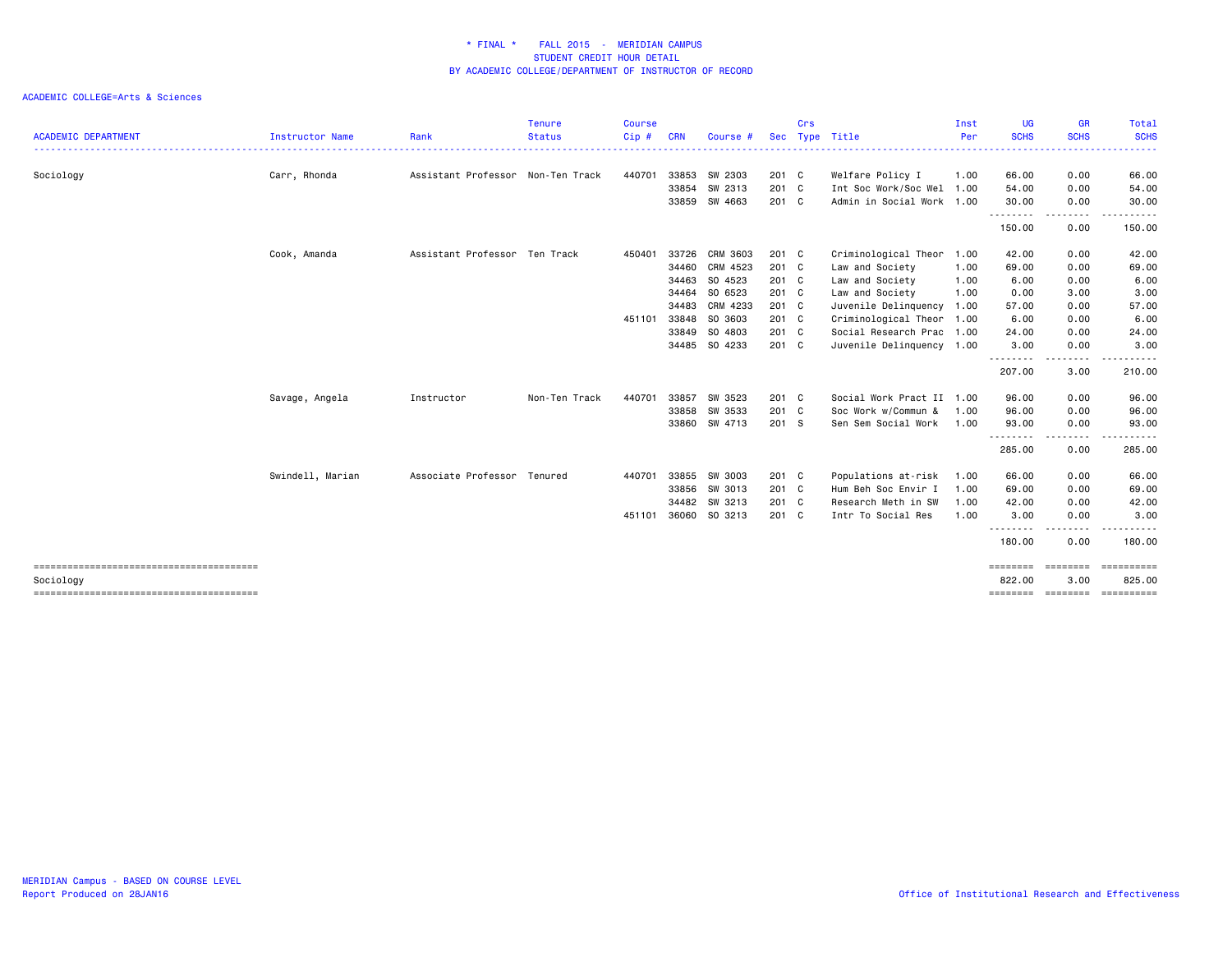| <b>ACADEMIC DEPARTMENT</b> | Instructor Name  | Rank                          | Tenure<br><b>Status</b> | Course<br>Cip# | <b>CRN</b> | Course # Sec Type Title |       | Crs |                           | Inst<br>Per | UG<br><b>SCHS</b> | <b>GR</b><br><b>SCHS</b> | <b>Total</b><br><b>SCHS</b> |
|----------------------------|------------------|-------------------------------|-------------------------|----------------|------------|-------------------------|-------|-----|---------------------------|-------------|-------------------|--------------------------|-----------------------------|
| Finance & Economics        | Spurlin, William | Assistant Professor Ten Track |                         | 520801         |            | 33789 FIN 3123          | 201 C |     | Financial Management 1.00 |             | 90.00<br>.        | 0.00<br>.                | 90.00<br>.                  |
|                            |                  |                               |                         |                |            |                         |       |     |                           |             | 90.00             | 0.00                     | 90.00                       |
| ----------------------     |                  |                               |                         |                |            |                         |       |     |                           |             |                   |                          | eeeeeeee                    |
| Finance & Economics        |                  |                               |                         |                |            |                         |       |     |                           |             | 90.00             | 0.00                     | 90.00                       |
|                            |                  |                               |                         |                |            |                         |       |     |                           |             | ========          | --------                 | ==========                  |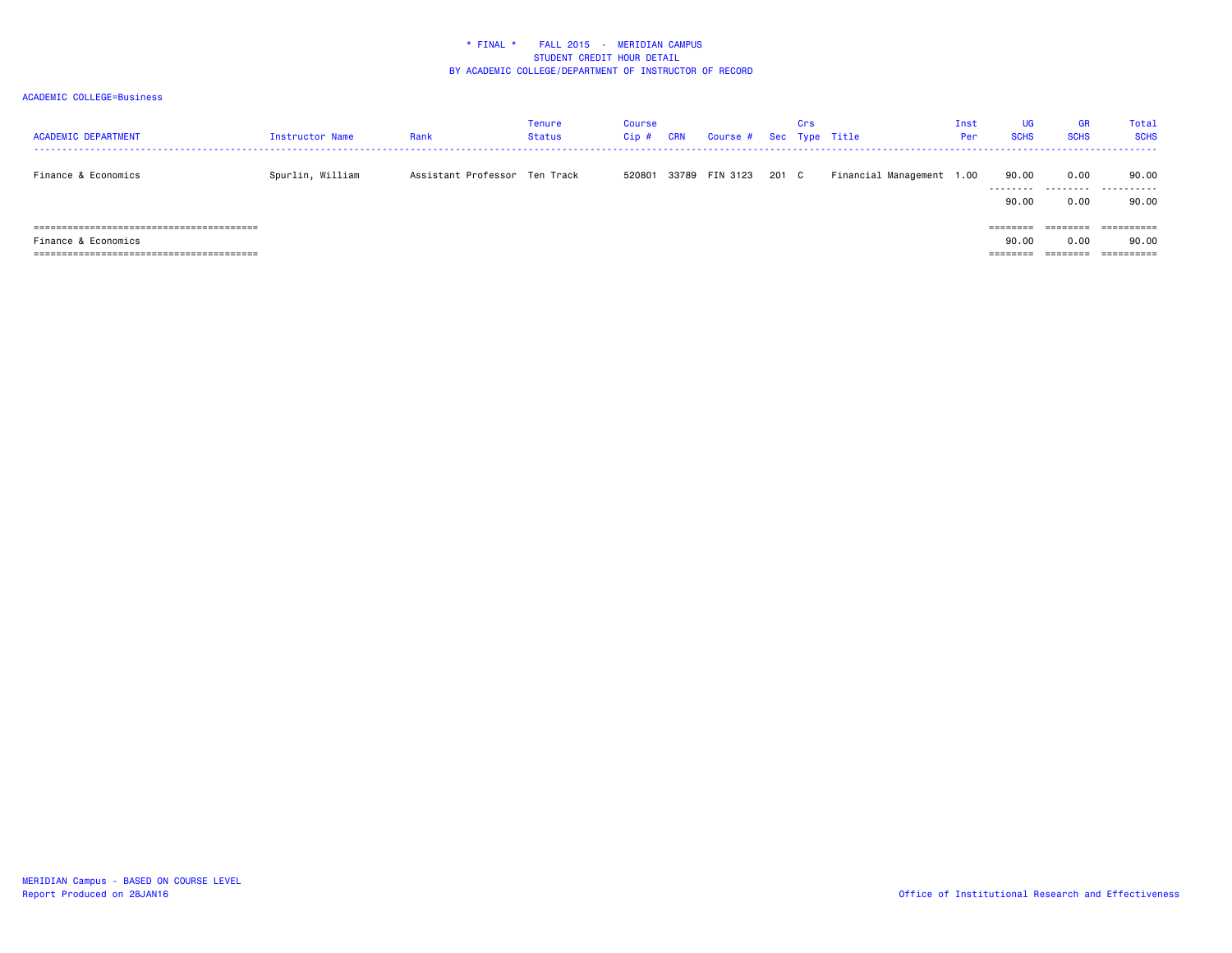| <b>ACADEMIC DEPARTMENT</b>       | <b>Instructor Name</b> | Rank                        | <b>Tenure</b><br><b>Status</b> | <b>Course</b><br>Cip# | <b>CRN</b>     | Course #                         | <b>Sec</b>             | Crs | Type Title                                             | Inst<br>Per  | <b>UG</b><br><b>SCHS</b>                 | <b>GR</b><br><b>SCHS</b> | Total<br><b>SCHS</b>                |
|----------------------------------|------------------------|-----------------------------|--------------------------------|-----------------------|----------------|----------------------------------|------------------------|-----|--------------------------------------------------------|--------------|------------------------------------------|--------------------------|-------------------------------------|
| Management & Information Systems | Randle, Vikki          | Associate Professor Tenured |                                | 521001                |                | 33815 MGT 3513                   | $201 \quad C$          |     | Intro Human Res Mgt                                    | 1.00         | 78.00                                    | 0.00                     | 78.00                               |
|                                  |                        |                             |                                |                       |                |                                  |                        |     |                                                        |              | - - - - -<br>78.00                       | 0.00                     | 78.00                               |
|                                  | Shin, Seungjae         | Professor                   | Tenured                        | 521201                | 33688          | BIS 3233                         | $201 \quad C$          |     | Management Informati 1.00                              |              | 51.00                                    | 0.00                     | 51.00                               |
|                                  |                        |                             |                                | 521403                | 33689<br>34893 | BIS 3713<br>MKT 3323             | 201 C<br>201 C         |     | Int Elec Info System 1.00<br>International Logist 1.00 |              | 45.00<br>87.00                           | 0.00<br>0.00             | 45.00<br>87.00                      |
|                                  |                        |                             |                                |                       |                |                                  |                        |     |                                                        |              | ---------<br>183.00                      | 0.00                     | 183.00                              |
|                                  | Taylor, Jacqueline     | Lecturer                    | Non-Ten Track                  | 520201                |                | 33814 MGT 3213                   | 201 C                  |     | Org Communications                                     | 1.00         | 54.00<br>--------                        | 0.00<br>.                | 54.00                               |
|                                  |                        |                             |                                |                       |                |                                  |                        |     |                                                        |              | 54.00                                    | 0.00                     | 54.00                               |
|                                  | White, Harold          | Lecturer                    | Non-Ten Track                  | 520101<br>521301      | 33693<br>33813 | <b>BUS 4853</b><br>MGT 3114      | $201 \quad C$<br>201 C |     | <b>Business Policy</b><br>Prin of Mgt & Prod           | 1.00<br>1.00 | 54.00<br>76.00                           | 0.00<br>0.00             | 54.00<br>76.00                      |
|                                  |                        |                             |                                |                       |                |                                  |                        |     |                                                        |              | .<br>130.00                              | 0.00                     | 130.00                              |
|                                  | Young, Carlton         | Associate Professor Tenured |                                | 510701                |                | 33792 HCA 3313<br>33793 HCA 3813 | $201 \quad C$<br>201 C |     | Healthcare Systems<br>Healthcare Regulatio 1.00        | 1.00         | 63.00<br>72.00                           | 0.00<br>0.00             | 63.00<br>72.00                      |
|                                  |                        |                             |                                |                       |                |                                  |                        |     |                                                        |              | ---------<br>135.00                      | --------<br>0.00         | ----------<br>135.00                |
| Management & Information Systems |                        |                             |                                |                       |                |                                  |                        |     |                                                        |              | ---------<br>580.00<br>================= | eessesse<br>0.00         | ==========<br>580.00<br>----------- |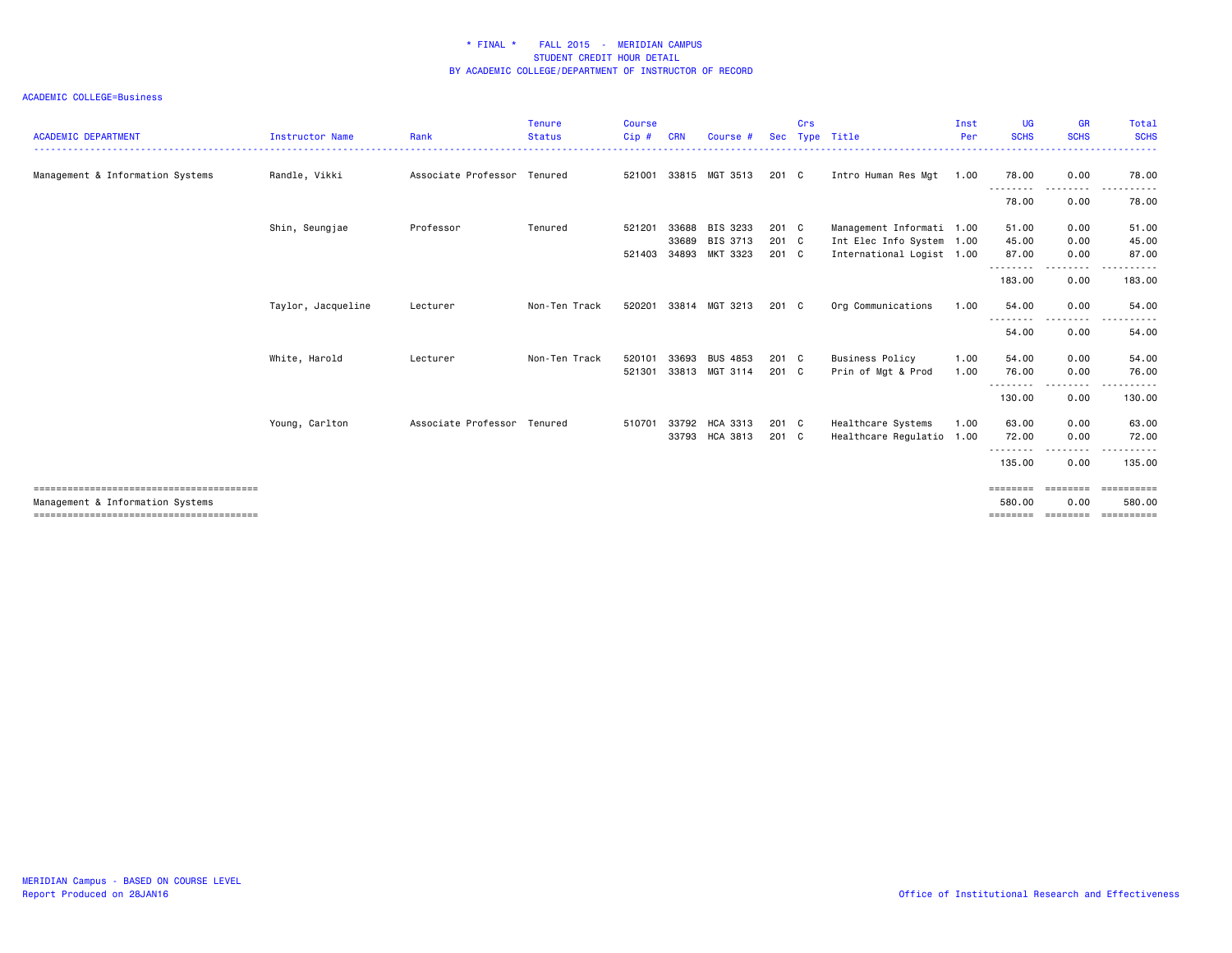| <b>ACADEMIC DEPARTMENT</b>                             | Instructor Name   | Rank                          | <b>Tenure</b><br><b>Status</b> | <b>Course</b><br>Cip# | <b>CRN</b>     | Course #                               |                         | Crs | Sec Type Title                                        | Inst<br>Per          | <b>UG</b><br><b>SCHS</b>         | <b>GR</b><br><b>SCHS</b> | Total<br><b>SCHS</b>              |
|--------------------------------------------------------|-------------------|-------------------------------|--------------------------------|-----------------------|----------------|----------------------------------------|-------------------------|-----|-------------------------------------------------------|----------------------|----------------------------------|--------------------------|-----------------------------------|
| Marketing, Quantitative Analysis & Busin Hill, William |                   | Associate Professor           | Tenured                        | 521401                | 34897          | MKT 4113                               | 201 C                   |     | Personal Selling                                      | 1.00                 | 30.00<br><u>- - - - - - - -</u>  | 0.00<br>--------         | 30.00<br>.                        |
|                                                        |                   |                               |                                |                       |                |                                        |                         |     |                                                       |                      | 30.00                            | 0.00                     | 30.00                             |
|                                                        | Pompelia, Anthony | Lecturer                      | Non-Ten Track                  | 520701                | 34895          | MGT 3323                               | 201 C                   |     | Entrepreneurship                                      | 1.00                 | 48.00                            | 0.00<br>.                | 48.00<br>.                        |
|                                                        |                   |                               |                                |                       |                |                                        |                         |     |                                                       |                      | 48.00                            | 0.00                     | 48.00                             |
|                                                        | Qu, Yingge        | Assistant Professor Ten Track |                                | 521401                | 33817<br>33820 | MKT 3013<br>MKT 4413<br>34896 MKT 4123 | 201 C<br>201 C<br>201 C |     | Principles Of Mkt<br>Consumer Behavior<br>Advertising | 1.00<br>1.00<br>1.00 | 66.00<br>45.00<br>39.00          | 0.00<br>0.00<br>0.00     | 66.00<br>45.00<br>39.00           |
|                                                        |                   |                               |                                |                       |                |                                        |                         |     |                                                       |                      | <u>- - - - - - - -</u><br>150.00 | ---------<br>0.00        | ----------<br>150.00              |
| Marketing, Quantitative Analysis & Busin               |                   |                               |                                |                       |                |                                        |                         |     |                                                       |                      | ========<br>228.00               | ========<br>0.00         | ==========<br>228.00<br>========= |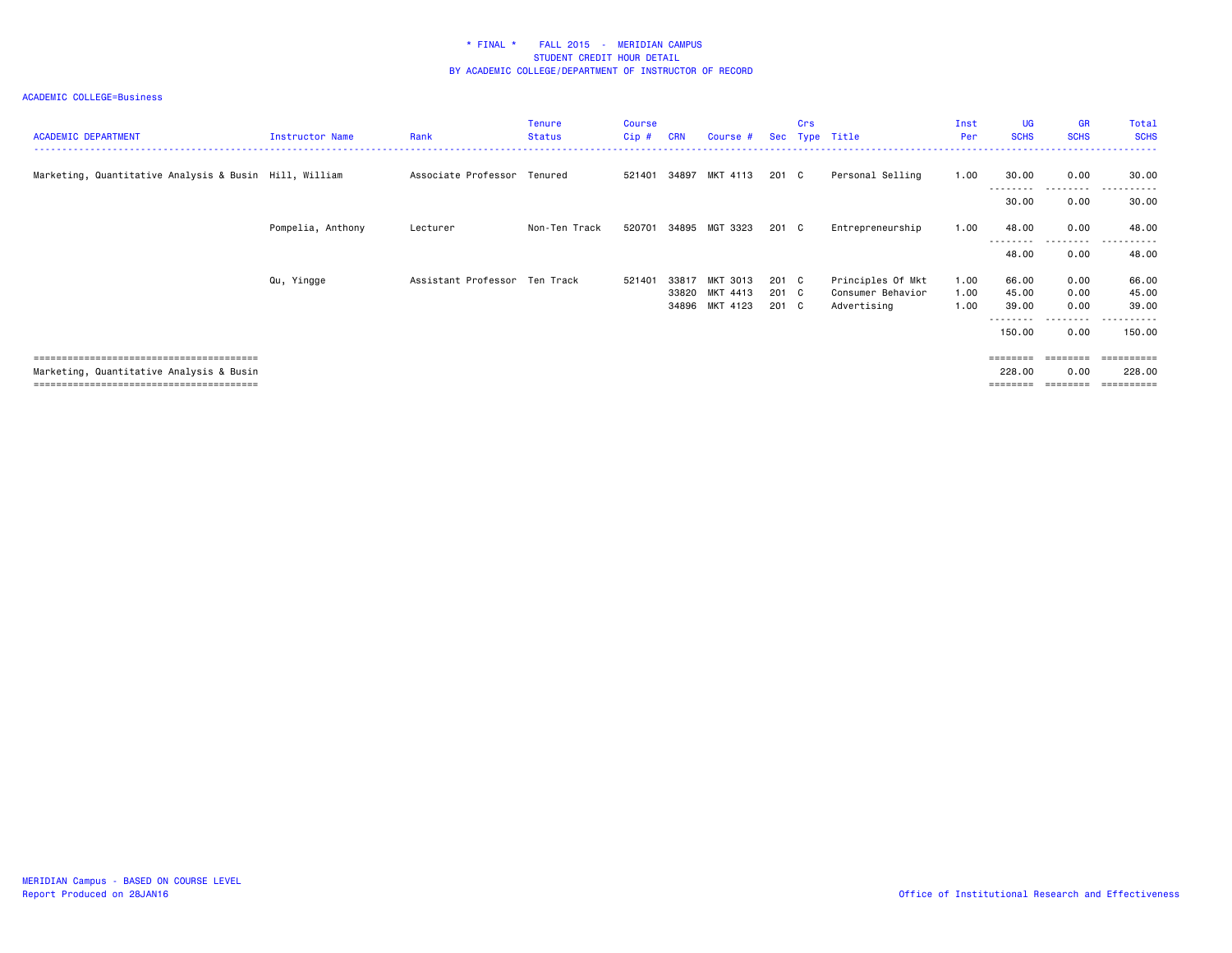| <b>ACADEMIC DEPARTMENT</b> | Instructor Name | Rank                          | Tenure<br><b>Status</b> | Course<br>Cip # | <b>CRN</b>     | Course #                         |                | Crs | Sec Type Title                        | Inst<br>Per  | UG<br><b>SCHS</b>                       | <b>GR</b><br><b>SCHS</b> | Total<br><b>SCHS</b>                                   |
|----------------------------|-----------------|-------------------------------|-------------------------|-----------------|----------------|----------------------------------|----------------|-----|---------------------------------------|--------------|-----------------------------------------|--------------------------|--------------------------------------------------------|
| School of Accountancy      | Ennis, Kevin    | Associate Professor Tenured   |                         | 520301          |                | 33682 ACC 3003<br>33685 ACC 4033 | 201 C<br>201 C |     | Acct Systems I<br>Auditing            | 1.00<br>1.00 | 45.00<br>45.00                          | 0.00<br>0.00             | 45.00<br>45.00                                         |
|                            |                 |                               |                         | 521601          |                | 34898 ACC 4063                   | 201 C          |     | Income Tax II                         | 1.00         | 36.00<br>---------<br>126.00            | 0.00<br>.<br>0.00        | 36.00<br>. <u>.</u> .<br>$ -$<br>126.00                |
|                            | Faello, Joseph  | Assistant Professor Ten Track |                         | 520301          | 33683<br>33684 | ACC 3013<br>ACC 3023             | 201 C<br>201 C |     | Cost Accounting<br>Intermediate Acc I | 1.00<br>1.00 | 54.00<br>27.00<br>.                     | 0.00<br>0.00<br>.        | 54.00<br>27.00<br>.                                    |
| School of Accountancy      |                 |                               |                         |                 |                |                                  |                |     |                                       |              | 81.00<br>========<br>207.00<br>======== | 0.00<br>========<br>0.00 | 81.00<br>==========<br>207.00<br>$=$ = = = = = = = = = |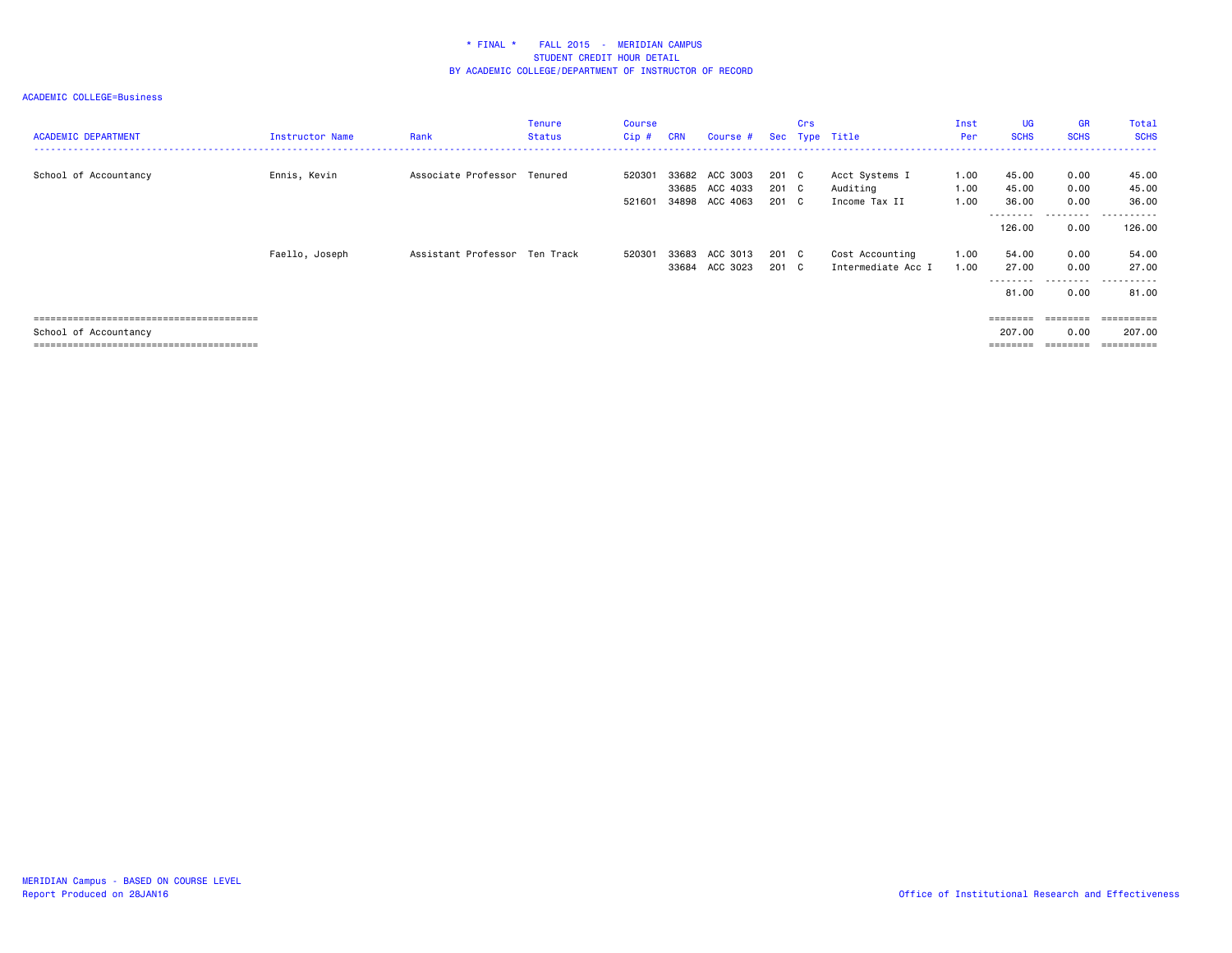ACADEMIC COLLEGE=Education

| <b>ACADEMIC DEPARTMENT</b>          | <b>Instructor Name</b> | Rank                        | <b>Tenure</b><br><b>Status</b> | <b>Course</b><br>Cip# | <b>CRN</b> | Course #       |       | Crs | Sec Type Title            | Inst<br>Per | UG<br><b>SCHS</b> | GR<br><b>SCHS</b> | Total<br><b>SCHS</b> |
|-------------------------------------|------------------------|-----------------------------|--------------------------------|-----------------------|------------|----------------|-------|-----|---------------------------|-------------|-------------------|-------------------|----------------------|
|                                     |                        |                             |                                |                       |            |                |       |     |                           |             |                   |                   |                      |
| Counseling & Educational Psychology | Hall, Kimberly         | Associate Professor Tenured |                                | 130603                | 33786      | EPY 6214       | 201 C |     | Ed & Psy Statistics       | 1.00        | 0.00              | 24.00             | 24.00                |
|                                     |                        |                             |                                | 422803                | 36537      | COE 7000       | 201 I |     | Directed Indiv Study 1.00 |             | 0.00              | 3.00              | 3.00                 |
|                                     |                        |                             |                                | 511501                | 34823      | COE 8783       | 201 C |     | Counsel Chem Dep Fam 1.00 |             | 0.00              | 39.00             | 39.00                |
|                                     |                        |                             |                                |                       |            |                |       |     |                           |             | .<br>0.00         | 66.00             | 66.00                |
|                                     | McDonald, Richard      | Lecturer                    | Non-Ten Track                  | 130604                |            | 33785 EPY 3253 | 201 C |     | Evaluating Learning       | 1.00        | 39.00             | 0.00              | 39.00                |
|                                     |                        |                             |                                |                       |            |                |       |     |                           |             | .<br>39.00        | .<br>0.00         | 39.00                |
|                                     | Porter, Julia          | Professor                   | Tenured                        | 131101                | 34825      | COE 8730       | 201 E |     | Internship                | 1.00        | 0.00              | 12.00             | 12.00                |
|                                     |                        |                             |                                | 420101                | 34818      | EPY 6113       | 201 C |     | Beh & Cog/Beh Inter       | 1.00        | 0.00              | 27.00             | 27.00                |
|                                     |                        |                             |                                | 422803                | 33713      | COE 8053       | 201 E |     | Practicum                 | 1.00        | 0.00              | 9.00              | 9.00                 |
|                                     |                        |                             |                                |                       |            | 33716 COE 8150 | 201 E |     | Aca Yr Field Exp I-P 1.00 |             | 0.00              | 12.00             | 12.00                |
|                                     |                        |                             |                                |                       |            | 35623 EPY 8263 | 201 C |     | Psy Test Ed Rel Set       | 1.00        | 0.00              | 33.00             | 33.00                |
|                                     |                        |                             |                                |                       |            |                |       |     |                           |             | .<br>0.00         | .<br>93.00        | 93.00                |
|                                     | Walton, Amanda         | Lecturer                    | Non-Ten Track                  | 130101                |            | 33784 EPY 3143 | 201 C |     | Human Develop And Le 1.00 |             | 39.00             | 0.00              | 39.00                |
|                                     |                        |                             |                                |                       |            |                |       |     |                           |             | 39.00             | 0.00              | 39.00                |
|                                     | Wozny, Darren          | Associate Professor Tenured |                                | 422803                | 33712      | COE 8023       | 201 C |     | Counseling Theory         | 1.00        | 0.00              | 39.00             | 39.00                |
|                                     |                        |                             |                                |                       | 33715      | COE 8063       | 201 C |     | Res Tech For Counsel 1.00 |             | 0.00              | 30.00             | 30.00                |
|                                     |                        |                             |                                | 511505                | 33717      | COE 8303       | 201 C |     | Family Couns Theory       | 1.00        | 0.00              | 15.00             | 15.00                |
|                                     |                        |                             |                                |                       |            |                |       |     |                           |             | 0.00              | .<br>84.00        | 84.00                |
|                                     |                        |                             |                                |                       |            |                |       |     |                           |             | ========          | ========          | ==========           |
| Counseling & Educational Psychology |                        |                             |                                |                       |            |                |       |     |                           |             | 78.00             | 243.00            | 321.00               |

======================================== ======== ======== ==========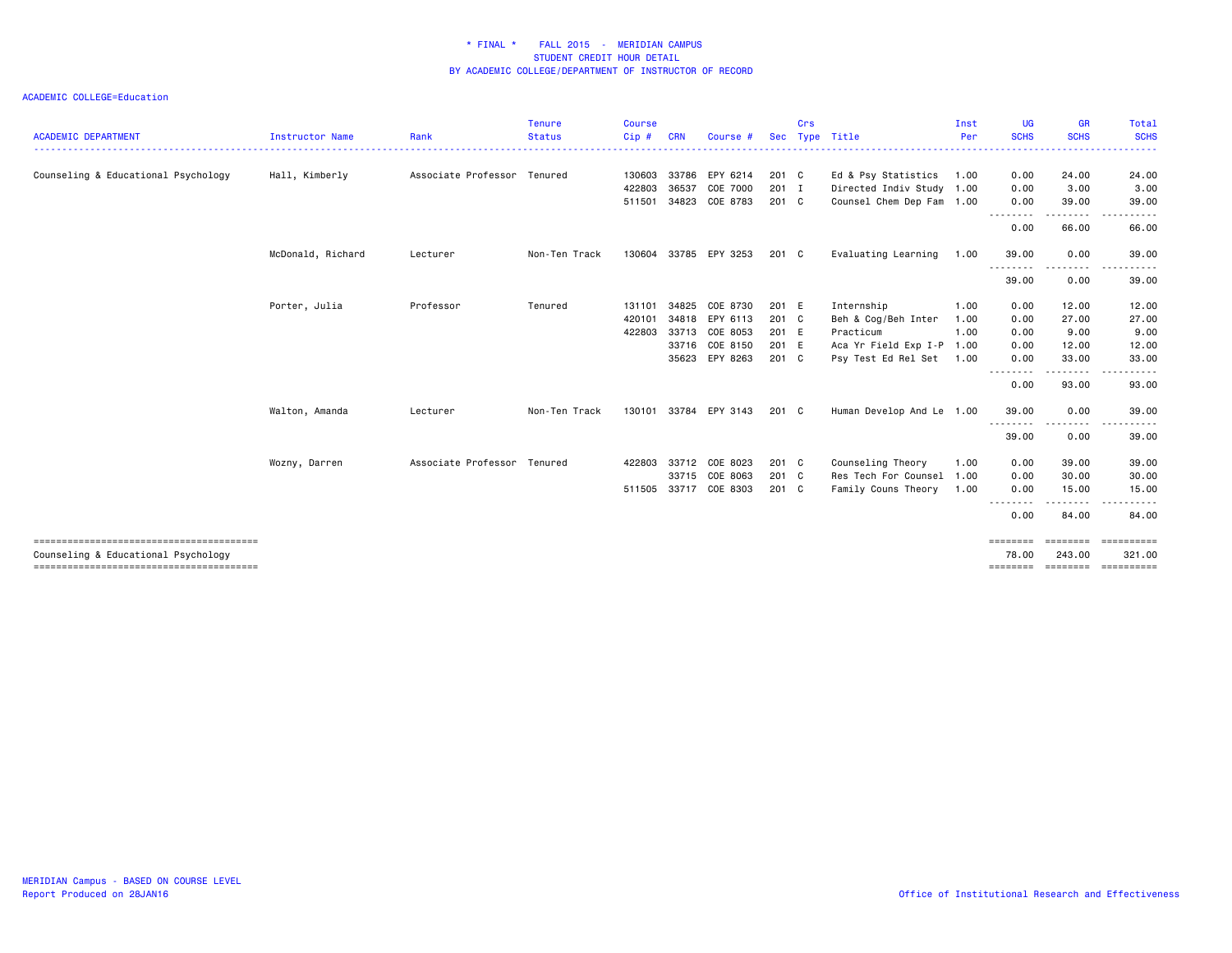| <b>ACADEMIC DEPARTMENT</b>                             | Instructor Name  | Rank                              | <b>Tenure</b><br><b>Status</b> | <b>Course</b><br>Cip#                            | <b>CRN</b>                                         | Course #                                                                                     |                                                                      | Crs | Sec Type Title                                                                                                                                                                                                                       | Inst<br>Per          | <b>UG</b><br><b>SCHS</b>                                             | <b>GR</b><br><b>SCHS</b>                                                    | Total<br><b>SCHS</b>                                                                                                                                           |
|--------------------------------------------------------|------------------|-----------------------------------|--------------------------------|--------------------------------------------------|----------------------------------------------------|----------------------------------------------------------------------------------------------|----------------------------------------------------------------------|-----|--------------------------------------------------------------------------------------------------------------------------------------------------------------------------------------------------------------------------------------|----------------------|----------------------------------------------------------------------|-----------------------------------------------------------------------------|----------------------------------------------------------------------------------------------------------------------------------------------------------------|
| Curriculum, Instruction & Special Educat Boone, Cherie |                  | Lecturer                          | Non-Ten Track                  |                                                  |                                                    | 131311 33735 EDE 4123                                                                        | $201$ C                                                              |     | Teach Elem/Mid Level 1.00                                                                                                                                                                                                            |                      | 30.00<br><u>.</u>                                                    | 0.00<br>المتمامين                                                           | 30.00<br>.                                                                                                                                                     |
|                                                        |                  |                                   |                                |                                                  |                                                    |                                                                                              |                                                                      |     |                                                                                                                                                                                                                                      |                      | 30.00                                                                | 0.00                                                                        | 30.00                                                                                                                                                          |
|                                                        | Davidson, Sandy  | Lecturer                          | Non-Ten Track                  | 131202 33728                                     | 33731                                              | EDE 3123<br>EDE 3343                                                                         | 201 C<br>201 C                                                       |     | Early Childhood Ed<br>Teach Adoles Lit                                                                                                                                                                                               | 1.00<br>1.00         | 33.00<br>27.00                                                       | 0.00<br>0.00                                                                | 33.00<br>27.00                                                                                                                                                 |
|                                                        |                  |                                   |                                |                                                  |                                                    |                                                                                              |                                                                      |     |                                                                                                                                                                                                                                      |                      | .<br>60.00                                                           | الداعات ب<br>0.00                                                           | المتمالين<br>60.00                                                                                                                                             |
|                                                        | Dupont, Jennifer | Lecturer                          | Non-Ten Track                  |                                                  |                                                    | 131311 33733 EDE 3523                                                                        | $201$ C                                                              |     | Found EL/ML Math Edu 1.00                                                                                                                                                                                                            |                      | 15.00<br>.                                                           | 0.00<br>$  -$                                                               | 15.00<br>.                                                                                                                                                     |
|                                                        |                  |                                   |                                |                                                  |                                                    |                                                                                              |                                                                      |     |                                                                                                                                                                                                                                      |                      | 15.00                                                                | 0.00                                                                        | 15.00                                                                                                                                                          |
|                                                        | Feasel, Mandy    | Lecturer                          | Non-Ten Track                  |                                                  |                                                    | 131305 33750 EDS 4673                                                                        | $201$ C                                                              |     | Method Teach Lang Ar 1.00                                                                                                                                                                                                            |                      | 9.00<br>.<br>.                                                       | 0.00<br>$- - - -$                                                           | 9.00<br>.                                                                                                                                                      |
|                                                        |                  |                                   |                                |                                                  |                                                    |                                                                                              |                                                                      |     |                                                                                                                                                                                                                                      |                      | 9.00                                                                 | 0.00                                                                        | 9.00                                                                                                                                                           |
|                                                        | Hanna, Tania     | Clinical Assist Pro Non-Ten Track |                                | 131315<br>131316 33734<br>231302 33740           | 33839<br>33840                                     | RDG 3113<br>RDG 3123<br>EDE 4113<br>EDF 3413                                                 | 201 C<br>201 C<br>201 C<br>201 C                                     |     | Early Literacy Instr 1.00<br>Early Lit Instruct I 1.00<br>Teach Elem/Mid Level 1.00<br>Writing For Thinking 1.00                                                                                                                     |                      | 36.00<br>36.00<br>30.00<br>27.00                                     | 0.00<br>0.00<br>0.00<br>0.00                                                | 36.00<br>36.00<br>30.00<br>27.00                                                                                                                               |
|                                                        |                  |                                   |                                |                                                  |                                                    |                                                                                              |                                                                      |     |                                                                                                                                                                                                                                      |                      | .<br>129.00                                                          | 0.00                                                                        | $\frac{1}{2} \left( \frac{1}{2} \right) \left( \frac{1}{2} \right) \left( \frac{1}{2} \right) \left( \frac{1}{2} \right) \left( \frac{1}{2} \right)$<br>129.00 |
|                                                        | King, Mary       | Instructor                        | Non-Ten Track                  |                                                  |                                                    | 131315 36169 LSK 1023                                                                        | 201 C                                                                |     | Col Read/Study Skill 0.50                                                                                                                                                                                                            |                      | 10.50<br>.                                                           | 0.00<br>$\frac{1}{2}$                                                       | 10.50<br>.                                                                                                                                                     |
|                                                        |                  |                                   |                                |                                                  |                                                    |                                                                                              |                                                                      |     |                                                                                                                                                                                                                                      |                      | 10.50                                                                | 0.00                                                                        | 10.50                                                                                                                                                          |
|                                                        | McCarra, Janet   | Lecturer                          | Non-Ten Track                  | 131202<br>131203 33729                           | 34827                                              | EDE 8633<br>EDE 3223                                                                         | 201 B<br>201 C                                                       |     | The Teaching of Writ 1.00<br>Middle Level Educati 1.00                                                                                                                                                                               |                      | 0.00<br>15.00                                                        | 18.00<br>0.00                                                               | 18.00<br>15.00                                                                                                                                                 |
|                                                        |                  |                                   |                                |                                                  |                                                    |                                                                                              |                                                                      |     |                                                                                                                                                                                                                                      |                      | .<br>15.00                                                           | 18.00                                                                       | $\frac{1}{2}$ . $\frac{1}{2}$<br>33.00                                                                                                                         |
|                                                        | Ratliff, Lindon  | Associate Professor Tenured       |                                | 130901<br>131001<br>131205 33748<br>131318 33749 | 33738<br>33758<br>36410<br>33751<br>36192<br>36503 | EDF 3333<br>EDS 8896<br>EDS 8883<br>EDS 3411<br>EDS 4873<br>EDS 4000<br>EDS 7000<br>EDS 4643 | 201 C<br>201 H<br>201 H<br>201 E<br>201 C<br>201 I<br>201 I<br>201 C |     | Social Foundation Ed 1.00<br>Dimensions of Learni 1.00<br>Secondary Internship 1.00<br>Prac In Secondary Ed 1.00<br>Managing Secondary C 1.00<br>Directed Indiv Study 1.00<br>Directed Indiv Study 1.00<br>Method Teach Soc Stu 1.00 |                      | 75.00<br>0.00<br>0.00<br>11.00<br>6.00<br>3.00<br>0.00<br>18.00<br>. | 0.00<br>12.00<br>9.00<br>0.00<br>0.00<br>0.00<br>3.00<br>0.00<br>. <b>.</b> | 75.00<br>12.00<br>9.00<br>11.00<br>6.00<br>3.00<br>3.00<br>18.00<br>.                                                                                          |
|                                                        |                  |                                   |                                |                                                  |                                                    |                                                                                              |                                                                      |     |                                                                                                                                                                                                                                      |                      | 113.00                                                               | 24.00                                                                       | 137.00                                                                                                                                                         |
|                                                        | Rigdon, Laurel   | Lecturer                          | Non-Ten Track                  | 422814                                           | 33759<br>33760                                     | EDX 3203<br>EDX 3213                                                                         | 201 C<br>201 C                                                       |     | Intro To Learn Disab 1.00<br>Indiv Inst Except Ch 1.00                                                                                                                                                                               |                      | 48.00<br>75.00<br>.                                                  | 0.00<br>0.00<br>$- - - -$                                                   | 48.00<br>75.00<br>.                                                                                                                                            |
|                                                        |                  |                                   |                                |                                                  |                                                    |                                                                                              |                                                                      |     |                                                                                                                                                                                                                                      |                      | 123.00                                                               | 0.00                                                                        | 123.00                                                                                                                                                         |
|                                                        | Shea, Donna      | Non-Faculty                       | Not Applicable                 | 131001<br>131202 34758                           | 33767<br>33768<br>34815                            | EDX 4886<br>EDX 4896<br>EDE 4886<br>EDE 4896                                                 | 201 F<br>201 F<br>201 E<br>201 E                                     |     | Teach Internship in<br>Teach Internship in<br>Elem.Mid Lvl Interns<br>Elem/Mid Levl Intern 1.00                                                                                                                                      | 1.00<br>1.00<br>1.00 | 18.00<br>18.00<br>12.00<br>12.00                                     | 0.00<br>0.00<br>0.00<br>0.00                                                | 18.00<br>18.00<br>12.00<br>12.00                                                                                                                               |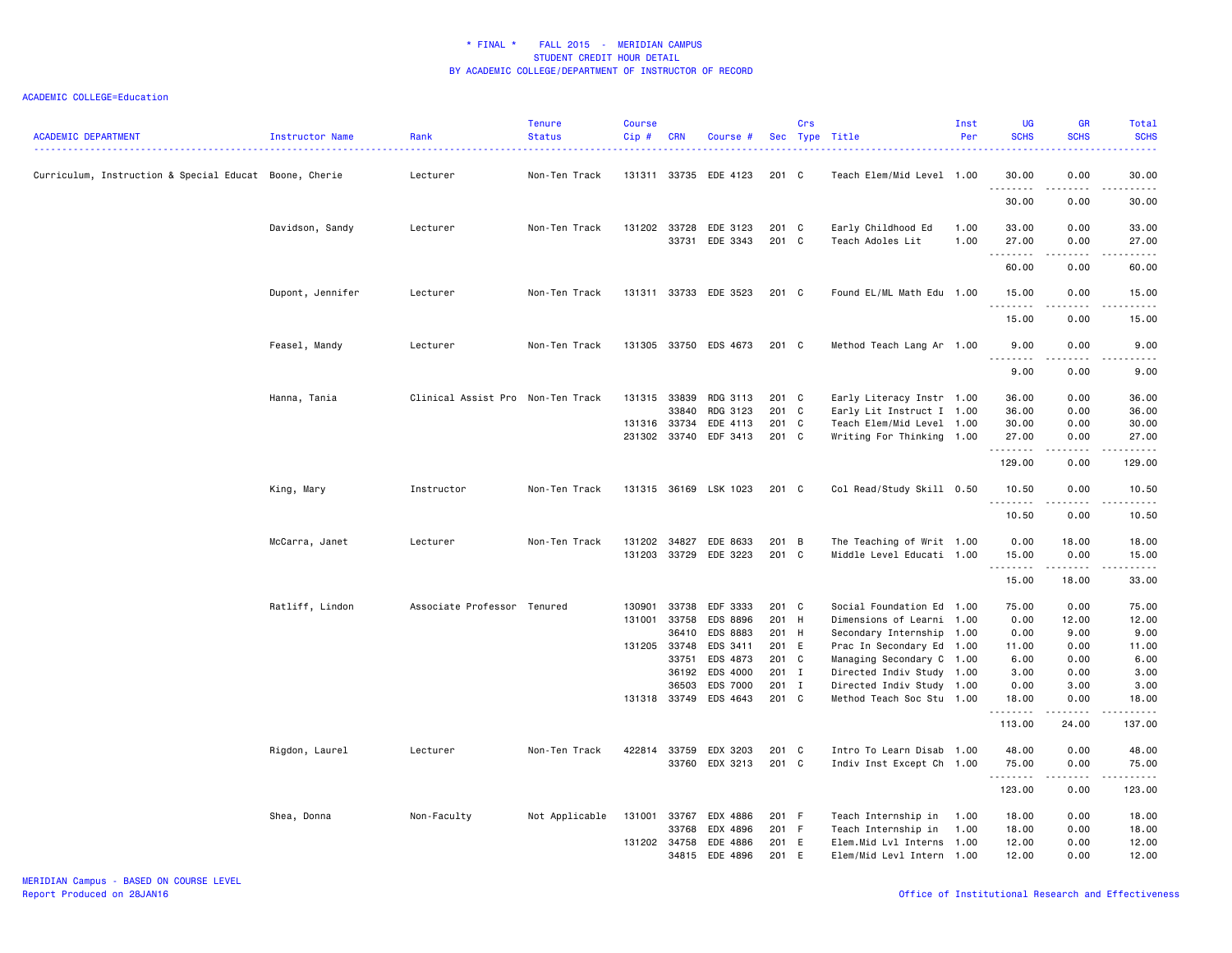| <b>ACADEMIC DEPARTMENT</b>                           | <b>Instructor Name</b> | Rank                          | <b>Tenure</b><br><b>Status</b> | <b>Course</b><br>Cip#        | <b>CRN</b>     | Course #                         | <b>Sec</b>                      | Crs | Type Title                                                                          | Inst<br>Per  | <b>UG</b><br><b>SCHS</b> | <b>GR</b><br><b>SCHS</b>      | Total<br><b>SCHS</b><br>.          |
|------------------------------------------------------|------------------------|-------------------------------|--------------------------------|------------------------------|----------------|----------------------------------|---------------------------------|-----|-------------------------------------------------------------------------------------|--------------|--------------------------|-------------------------------|------------------------------------|
| Curriculum, Instruction & Special Educat Shea, Donna |                        | Non-Faculty                   | Not Applicable                 | 131205 33752                 | 33753          | EDS 4886<br>EDS 4896             | 201 F<br>201 F                  |     | Teach Intern in Sec<br>Teach Intern in Sec                                          | 1.00<br>1.00 | 12.00<br>12.00           | 0.00<br>0.00                  | 12.00<br>12.00                     |
|                                                      |                        |                               |                                |                              |                |                                  |                                 |     |                                                                                     |              | --------<br>84.00        | $\cdots$<br>0.00              | 84.00                              |
|                                                      | Shirley, Tory          | Assistant Professor Ten Track |                                | 131202 34759<br>131318 33736 | 36138          | EDE 4883<br>EDE 8623<br>EDE 4143 | 201 C<br>201 C<br>$201 \quad C$ |     | Manag Elem/Mid Lvl C 1.00<br>Content Area Literac 1.00<br>Teach Elem/Mid Lvl S 1.00 |              | 6.00<br>0.00<br>30.00    | 0.00<br>27.00<br>0.00         | 6.00<br>27.00<br>30.00             |
|                                                      |                        |                               |                                |                              |                |                                  |                                 |     |                                                                                     |              | --------<br>36.00        | .<br>27.00                    | $  -$<br>.<br>63.00                |
|                                                      | Stinson, Leah          | Lecturer                      | Non-Ten Track                  |                              |                | 131305 33843 RDG 4133            | 201 C                           |     | Integrat Lang Art In 1.00                                                           |              | 30.00<br>.               | 0.00                          | 30.00                              |
|                                                      |                        |                               |                                |                              |                |                                  |                                 |     |                                                                                     |              | 30.00                    | 0.00                          | 30.00                              |
|                                                      | White, Terri           | Lecturer                      | Non-Ten Track                  | 131203                       | 33841<br>33842 | RDG 3413<br>RDG 3423             | 201 C<br>201 C                  |     | Middle Lvl Lit I<br>Middle Lvl Lit II                                               | 1.00<br>1.00 | 12.00<br>12.00           | 0.00<br>0.00                  | 12.00<br>12.00                     |
|                                                      |                        |                               |                                |                              |                |                                  |                                 |     |                                                                                     |              | --------<br>24.00        | --------<br>0.00              | .<br>24.00                         |
| Curriculum, Instruction & Special Educat             |                        |                               |                                |                              |                |                                  |                                 |     |                                                                                     |              | ========<br>678.50       | ========<br>69.00<br>======== | ==========<br>747.50<br>========== |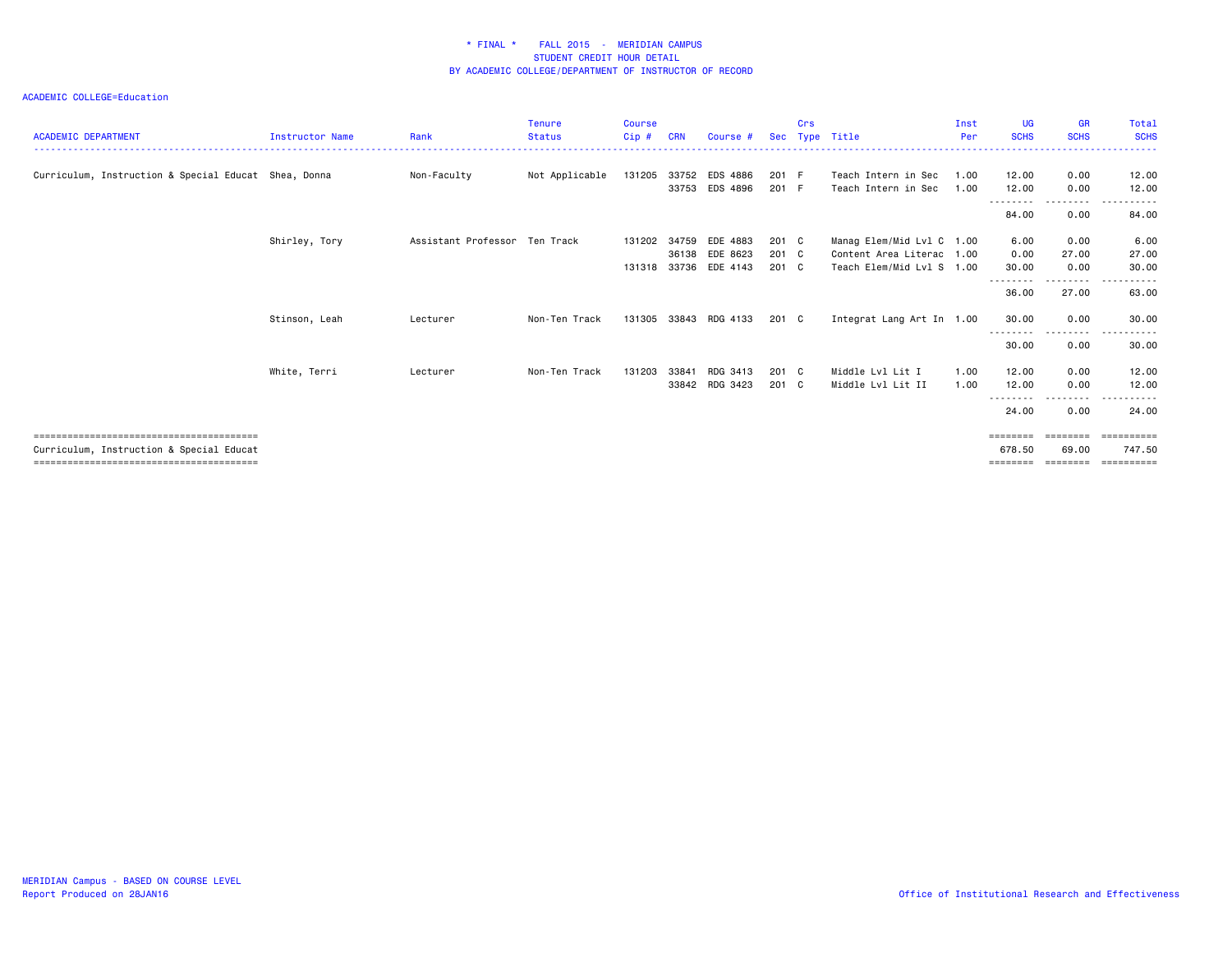| <b>ACADEMIC DEPARTMENT</b> | Instructor Name | Rank        | <b>Tenure</b><br><b>Status</b> | Course<br>Cip# | <b>CRN</b> | Course # Sec Type Title |       | Crs |                           | Inst<br>Per | <b>UG</b><br><b>SCHS</b> | GR<br><b>SCHS</b> | <b>Total</b><br><b>SCHS</b> |
|----------------------------|-----------------|-------------|--------------------------------|----------------|------------|-------------------------|-------|-----|---------------------------|-------------|--------------------------|-------------------|-----------------------------|
| Dean of Education          | Carter, Tashana | Non-Faculty | Not Applicable                 |                |            | 131315 36169 LSK 1023   | 201 C |     | Col Read/Study Skill 0.50 |             | 10.50<br>.               | 0.00<br>.         | 10.50<br>.                  |
|                            |                 |             |                                |                |            |                         |       |     |                           |             | 10.50                    | 0.00              | 10.50                       |
| ======================     |                 |             |                                |                |            |                         |       |     |                           |             | =======                  | :=======          | ==========                  |
| Dean of Education          |                 |             |                                |                |            |                         |       |     |                           |             | 10.50                    | 0.00              | 10.50                       |
|                            |                 |             |                                |                |            |                         |       |     |                           |             | ---------<br>========    | ========          | ==========                  |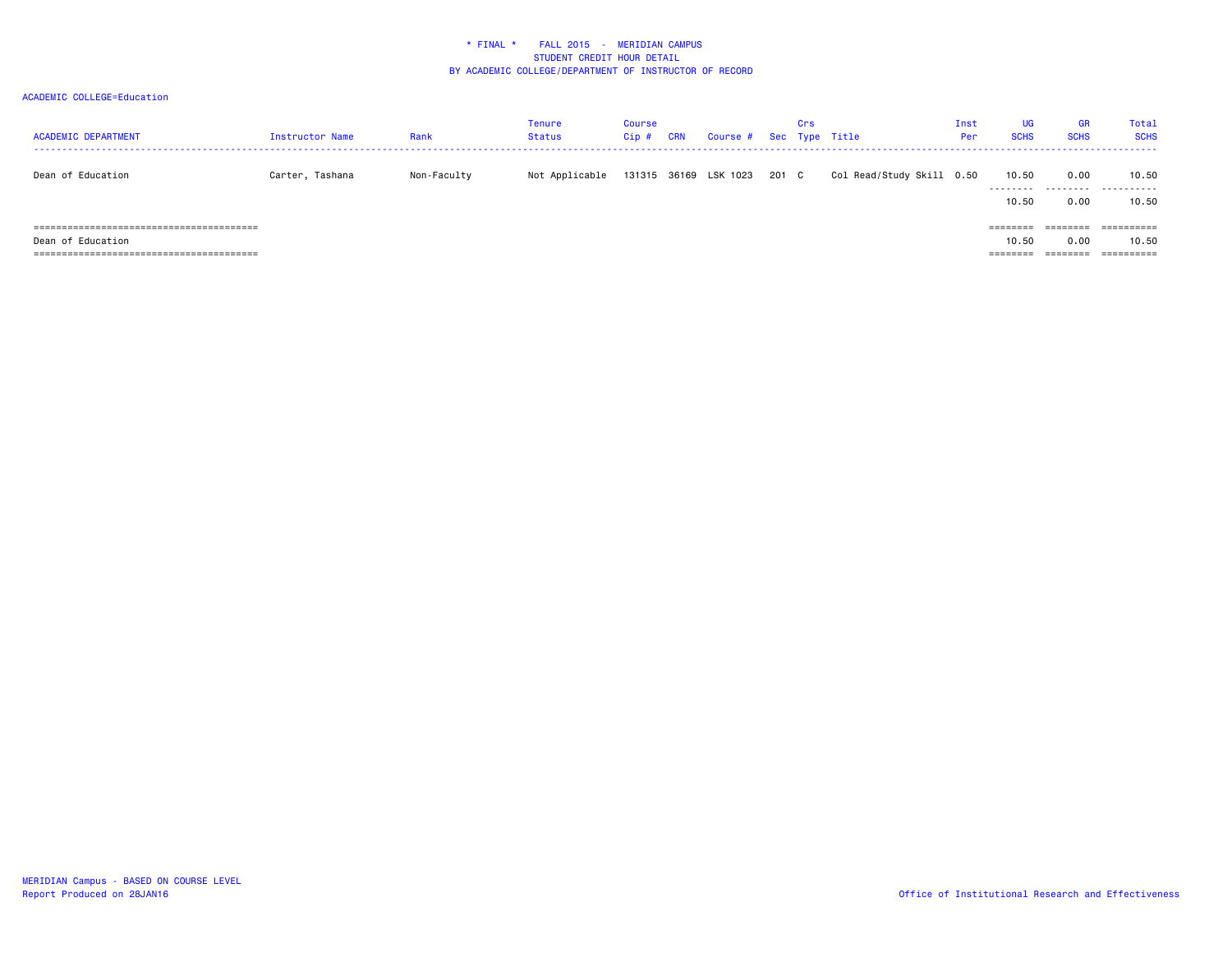|                            |                        |                             | <b>Tenure</b> | <b>Course</b> |            |               |       | Crs |                           | Inst | <b>UG</b>           | <b>GR</b>        | Total                          |
|----------------------------|------------------------|-----------------------------|---------------|---------------|------------|---------------|-------|-----|---------------------------|------|---------------------|------------------|--------------------------------|
| <b>ACADEMIC DEPARTMENT</b> | <b>Instructor Name</b> | Rank                        | Status        | Cip#          | <b>CRN</b> | Course #      |       |     | Sec Type Title            | Per  | <b>SCHS</b>         | <b>SCHS</b>      | <b>SCHS</b>                    |
|                            |                        |                             |               |               |            |               |       |     |                           |      |                     |                  |                                |
| Kinesiology                | Harp, Mary             | Lecturer                    | Non-Ten Track | 260908        | 34811      | EP 3233       | 201 C |     | Anatomical Kinesiolo 1.00 |      | 54.00               | 0.00             | 54.00                          |
|                            |                        |                             |               |               | 34817      | EP 3643       | 201 C |     | Applied Anat & Patho 1.00 |      | 45.00               | 0.00             | 45.00                          |
|                            |                        |                             |               | 310505        | 33782      | EP 2013       | 201 C |     | Fundamentals of Kine 1.00 |      | 36.00               | 0.00             | 36.00                          |
|                            |                        |                             |               |               | 33809      | KI 2603       | 201 C |     | Medical Terminology       | 1.00 | 21.00               | 0.00             | 21.00                          |
|                            |                        |                             |               |               |            |               |       |     |                           |      | ---------<br>156.00 | .<br>0.00        | .<br>156.00                    |
|                            | Hilton, Laura          | Instructor                  | Non-Ten Track | 260908        | 34812      | EP 3304       | 201 C |     | Exercise Physiology       | 1.00 | 80.00               | 0.00             | 80.00                          |
|                            |                        |                             |               |               | 34813      | EP 3304       | 202 K |     | Exercise Physiology       | 1.00 | 0.00                | 0.00             | 0.00                           |
|                            |                        |                             |               |               | 34814      | EP 3304       | 203 K |     | Exercise Physiology       | 1.00 | 0.00                | 0.00             | 0.00                           |
|                            |                        |                             |               |               |            |               |       |     |                           |      | --------<br>80.00   | 0.00             | . <b>.</b><br>$- - -$<br>80.00 |
|                            | Wax, Benjamin          | Associate Professor Tenured |               | 260908        | 33783      | EP 3183       | 201 C |     | Exercise Psychology       | 1.00 | 66.00               | 0.00             | 66.00                          |
|                            |                        |                             |               | 310501        |            | 34826 EP 4113 | 201 B |     | Fitness Prog & Testi 1.00 |      | 21.00               | 0.00             | 21.00                          |
|                            |                        |                             |               |               |            |               |       |     |                           |      | --------<br>87.00   | --------<br>0.00 | .<br>87.00                     |
|                            |                        |                             |               |               |            |               |       |     |                           |      | ========            | ========         | ==========                     |
| Kinesiology                |                        |                             |               |               |            |               |       |     |                           |      | 323,00              | 0.00             | 323.00                         |
|                            |                        |                             |               |               |            |               |       |     |                           |      | ========            | ========         | ==========                     |